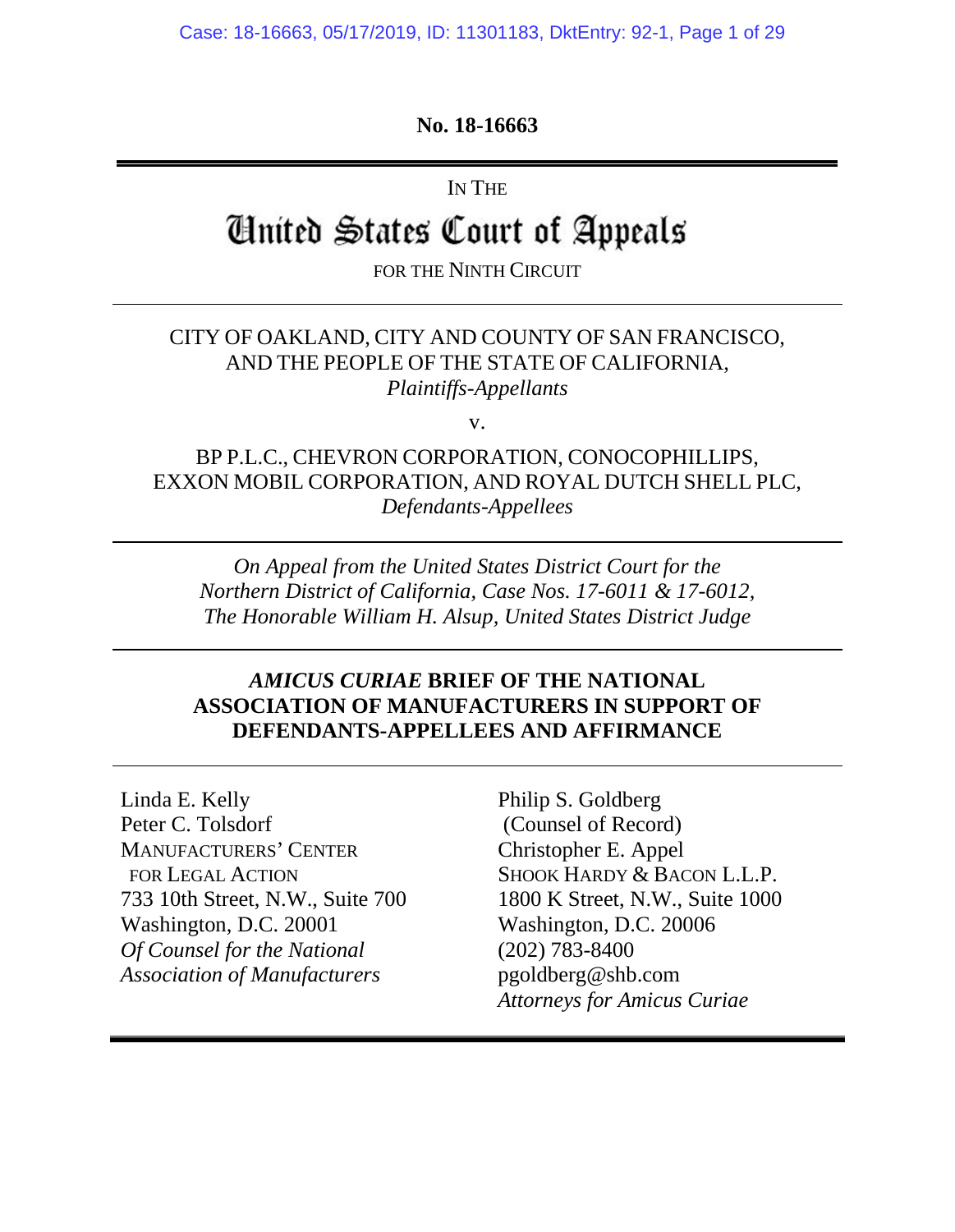## **DISCLOSURE STATEMENTS PURSUANT TO RULES 26.1 AND 29 OF THE FEDERAL RULES OF APPELLATE PROCEDURE**

Pursuant to Rules 26.1 and 29(a)(4)(A) of the Federal Rules of Appellate Procedure, counsel for *amicus curiae* hereby state that the National Association of Manufacturers has no parent corporations and has issued no stock.

Pursuant to Rule 29(a)(4)(E) of the Federal Rules of Appellate Procedure, counsel for *amicus curiae* hereby states that (1) no party's counsel authored the brief in whole or in part; (2) no party or a party's counsel contributed money that was intended to fund preparing or submitting the brief; and (3) no person — other than the *amicus curiae*, its members, or its counsel — contributed money that was intended to fund the preparation or submission of the brief.

Pursuant to Rule 29(a)(2), all parties have provided a blanket consent to the filing of timely-filed *amicus* briefs.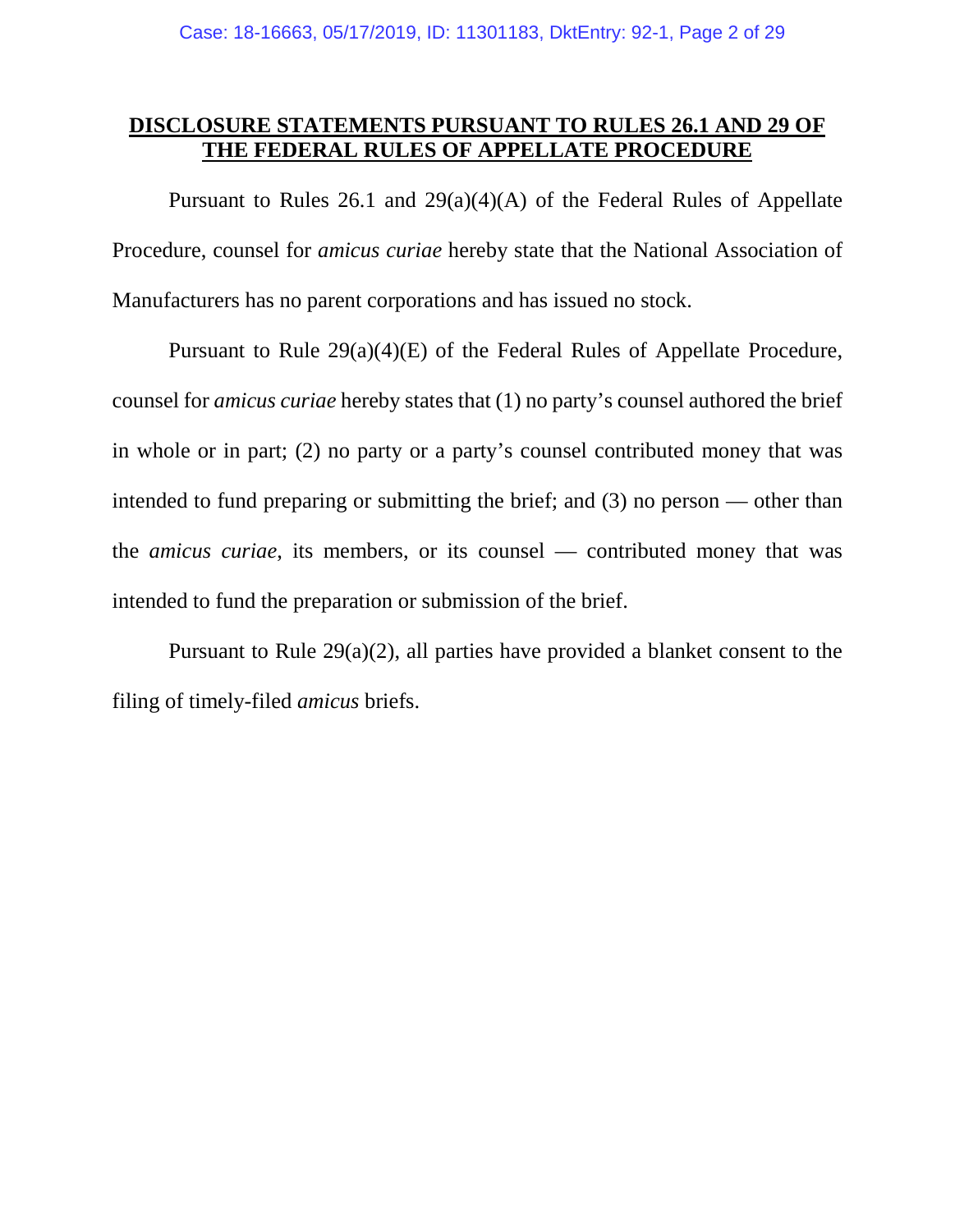## **TABLE OF CONTENTS**

| $\mathbf{I}$ . |           | CLIMATE CHANGE TORT LITIGATION, IN ALL FORMS, HAS                                                                              |  |  |  |
|----------------|-----------|--------------------------------------------------------------------------------------------------------------------------------|--|--|--|
|                | A.        | The Supreme Court and Ninth Circuit Have Already Spoken<br>Against the Judiciary's Involvement in Climate Change Policy 5      |  |  |  |
|                | <b>B.</b> | Plaintiffs' Attempts to Distinguish This Case from AEP Do Not<br>Cure the Groundless Nature of Climate Change Tort Litigation8 |  |  |  |
| II.            |           | INNOVATION, NOT UNFOUNDED LITIGATION, IS THE WAY TO                                                                            |  |  |  |
| III.           |           | COURTS HAVE CONSISTENTLY REJECTED ATTEMPTS TO<br>SUBJECT MANUFACTURERS TO LIABILITY FOR DOWNSTREAM                             |  |  |  |
|                |           |                                                                                                                                |  |  |  |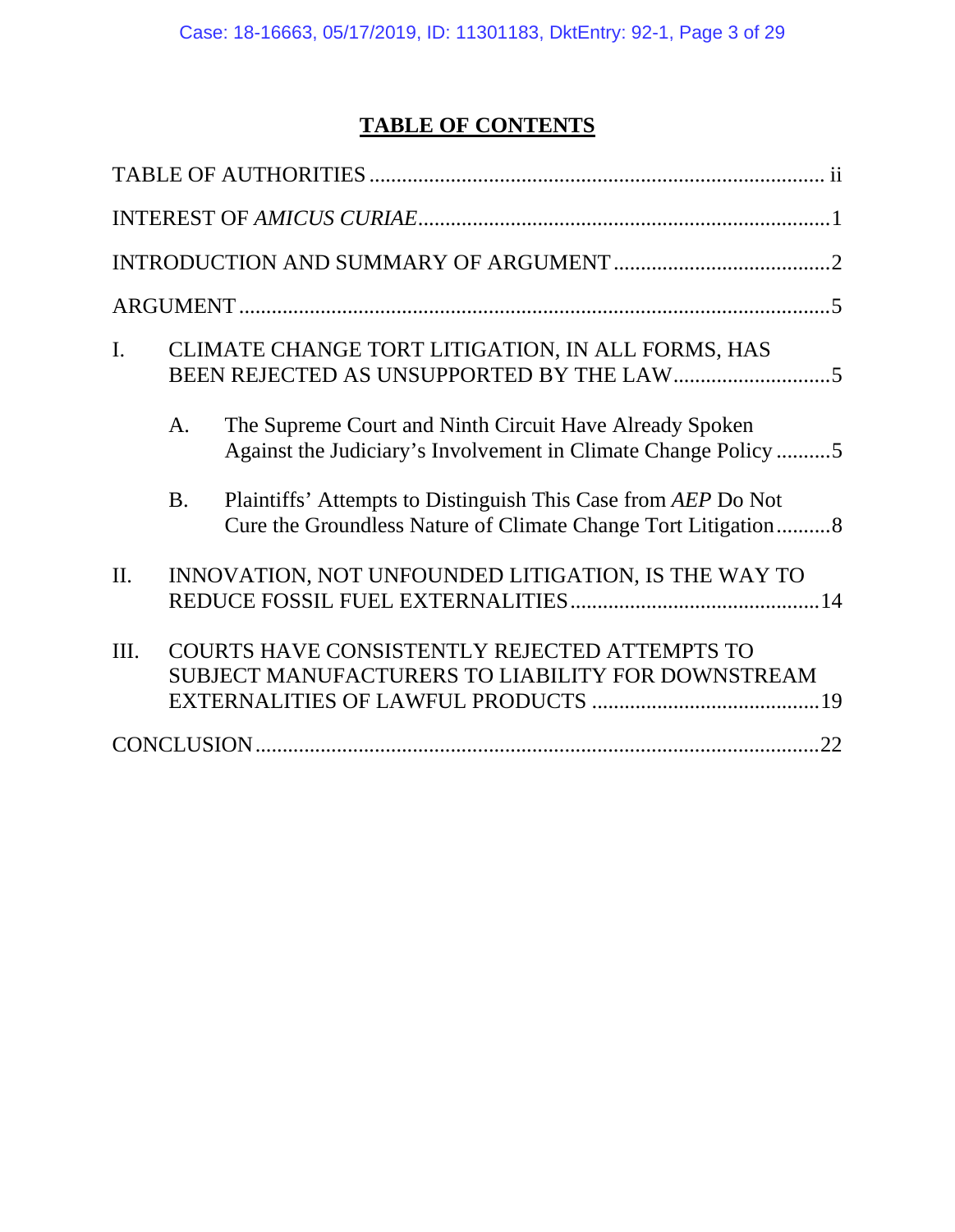## **TABLE OF AUTHORITIES**

## **Cases**

| California v. General Motors Corp., No. C06-05755 MJJ,                |
|-----------------------------------------------------------------------|
| City of Cincinnati v. Beretta U.S.A. Corp., No. A9902369,             |
| Comer v. Murphy Oil USA, Inc., 839 F. Supp. 2d 249 (S.D. Miss. 2012), |
| County of Johnson v. U.S. Gypsum Co., 580 F. Supp. 284                |
| Diamond v. General Motors Corp., 97 Cal. Rptr. 639                    |
|                                                                       |
|                                                                       |
| Native Vill. of Kivalina v. ExxonMobil Corp., 696 F.3d 849            |
|                                                                       |
| People ex rel. Gallo v. Acuna, 929 P. 2d 596 (Cal.), cert. denied,    |
|                                                                       |
|                                                                       |
|                                                                       |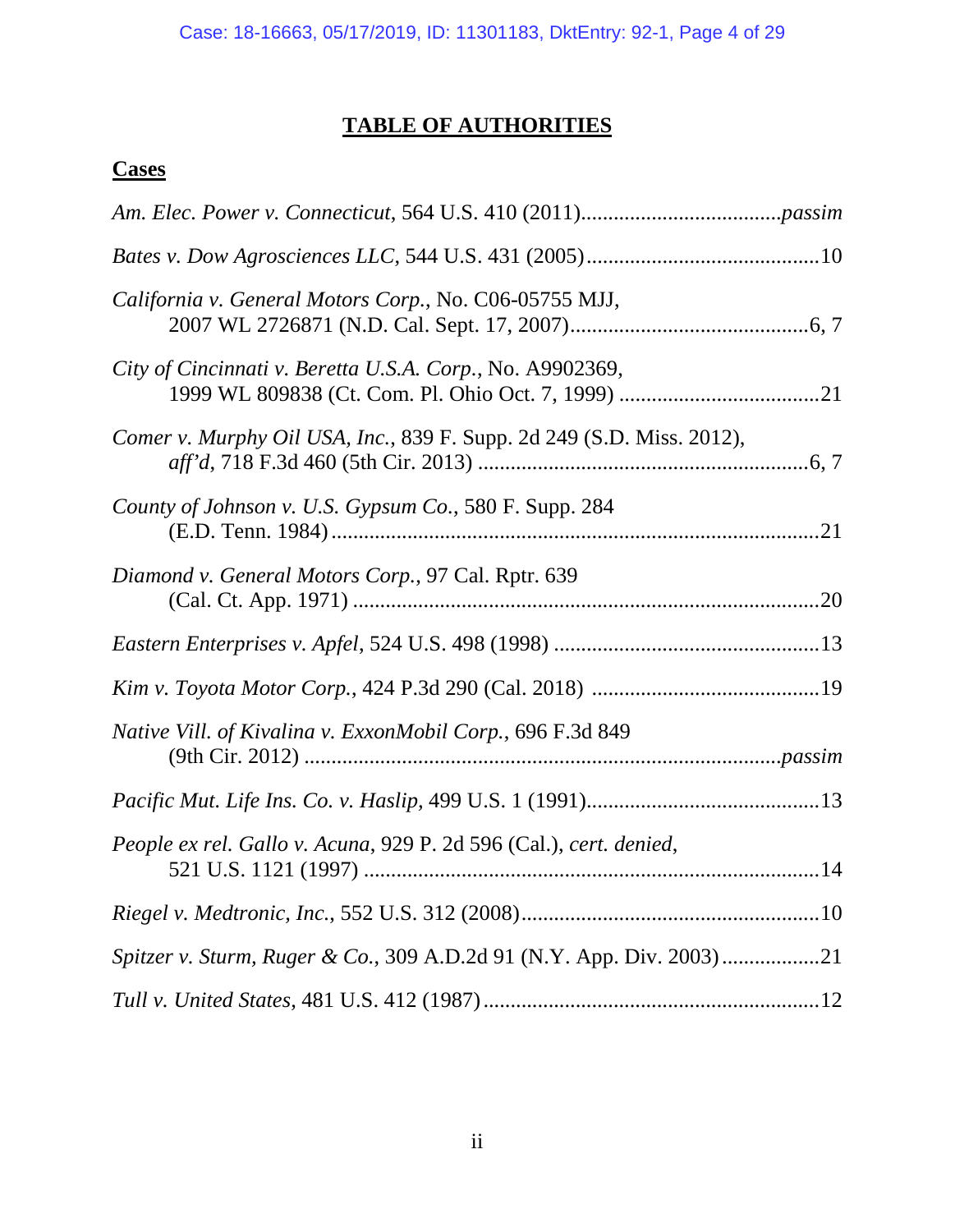## **OTHER AUTHORITIES**

| Denise E. Antolini, <i>Modernizing Public Nuisance: Solving the Paradox</i>                                                                                                                                                                                   |  |
|---------------------------------------------------------------------------------------------------------------------------------------------------------------------------------------------------------------------------------------------------------------|--|
| BP and Clean Energy Partner to Expand U.S. Renewable Natural Gas<br>Transportation Fueling Capabilities, BP, Mar. 1, 2017, at<br>https://www.bp.com/en_us/bp-us/media-room/press-releases/bp-and-<br>clean-energy-partner-to-expand-us-renewable-natural-gas- |  |
| Brief for Appellant, Native Vill. of Kivalina v. ExxonMobil Corp.,                                                                                                                                                                                            |  |
| Climate Change and Energy Transition, Shell, at<br>https://www.shell.com/sustainability/environment/climate-                                                                                                                                                  |  |
| George Constable & Bob Somerville, A Century of Innovation: Twenty<br>Engineering Achievements That Transformed Our Lives (Joseph                                                                                                                             |  |
| Cathy Cram, How ConocoPhillips Works With Stakeholders to Deliver<br>Natural Gas and Oil Sustainability, Nat'l Ass'n of Mfrs., Aug. 7,<br>2018, at https://www.shopfloor.org/2018/08/conocophillips-works-                                                    |  |
| Ross Eisenberg, Forget the Green New Deal. Let's Get to Work<br>on a Real Climate Bill, Politico, Mar. 27, 2019, at<br>https://www.politico.com/magazine/story/2019/03/27/                                                                                    |  |
| Energy Efficiency Policies and Programs, Dep't of Energy, Office of<br>Efficiency & Renewable Energy, at<br>https://www.energy.gov/eere/slsc/energy-efficiency-policies-and-                                                                                  |  |
| Enterprise Responsibility for Personal Injury: Reporter's Study,                                                                                                                                                                                              |  |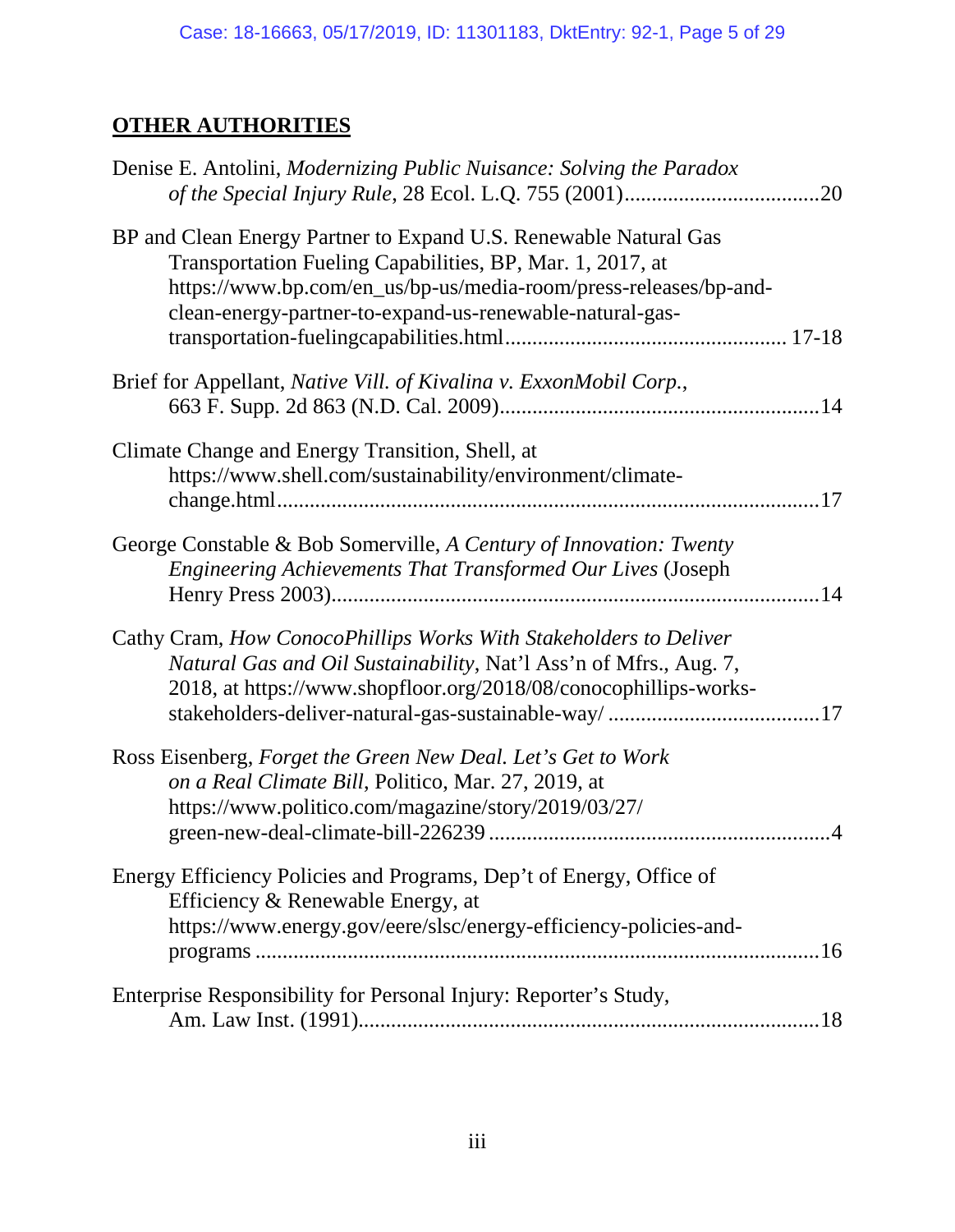| Fact Sheet: Advanced Coal Technologies, National Mining Ass'n,<br>at https://nma.org/wp-content/uploads/2017/06/FINAL-                                                                                                                   |
|------------------------------------------------------------------------------------------------------------------------------------------------------------------------------------------------------------------------------------------|
| James Fallows, <i>Dirty Coal, Clean Future</i> , The Atlantic (Dec. 2010),<br>at http://www.theatlantic.com/magazine/archive/2010/12/                                                                                                    |
| Findings of Fact and Conclusions of Law, <i>In re ExxonMobil Corp.</i> ,                                                                                                                                                                 |
| Phil Goldberg, Christopher E. Appel & Victor E. Schwartz, The Liability<br>Engine that Could Not: Why Decades-Long Litigation Pursuit of<br>Natural Resource Suppliers Should Grind to a Halt,                                           |
| Greenhouse Gas Management, Chevron, at<br>https://www.chevron.com/corporate-responsibility/climate-                                                                                                                                      |
| Anna Hirtenstein, Big Oil Becomes Greener with Progress in Cutting<br>Pollution, Bloomberg, Sept. 18, 2017, at<br>https://www.bloomberg.com/news/articles/2017-09-18/big-oil-<br>becomes-greener-with-cuts-to-greenhouse-gas-pollution16 |
| Inventory of U.S. Greenhouse Gas Emissions and Sinks, 1990-2015,<br>Envtl. Prot. Agency (2017), at<br>https://www.epa.gov/sites/production/files/2017-                                                                                   |
| Inventory of U.S. Greenhouse Gas Emissions and Sinks, 1990-2017,<br>Envtl. Prot. Agency (2019), at<br>https://www.epa.gov/sites/production/files/2019-02/documents/us-                                                                   |
| Meeting Needs and Reducing Emissions, EnergyFactor, ExxonMobil,<br>at https://energyfactor.exxonmobil.com/-news/meeting-needs-                                                                                                           |
| William L. Prosser, Private Action for Public Nuisance,                                                                                                                                                                                  |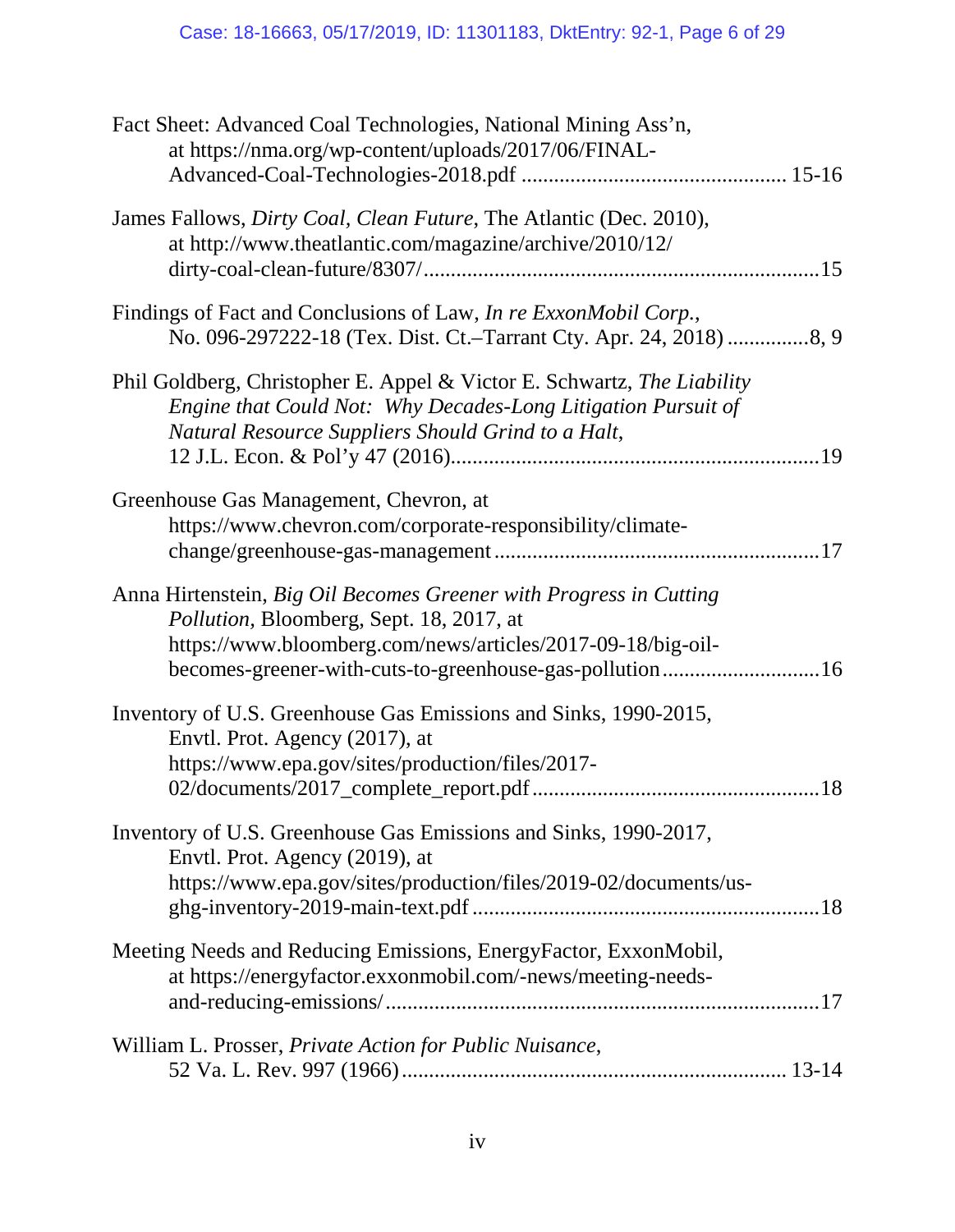| Robert Rapier, The U.S. Leads All Countries In Lowering Carbon<br>Dioxide Emissions, Forbes.com, June 19, 2016, at<br>https://www.forbes.com/sites/rrapier/2016/06/19/the-u-s-leads-all-<br>countries-in-lowering-carbon-dioxide-emissions/#351312ae5f4818      |  |
|-----------------------------------------------------------------------------------------------------------------------------------------------------------------------------------------------------------------------------------------------------------------|--|
| Reducing Emissions – Mitigating Greenhouse Gas Emissions<br>Within Our Own Operations, ExxonMobil, at<br>https://corporate.exxonmobil.com/en/current-issues/climate-<br>policy/climate-perspectives/natural-gas-reducing-ghg-emissions 17                       |  |
| Robert B. Reich, Don't Democrats Believe in Democracy?,                                                                                                                                                                                                         |  |
|                                                                                                                                                                                                                                                                 |  |
|                                                                                                                                                                                                                                                                 |  |
|                                                                                                                                                                                                                                                                 |  |
| Victor E. Schwartz, Phil Goldberg & Christopher E. Appel, Can<br>Governments Impose a New Tort Duty to Prevent External Risks?<br>The "No-Fault" Theories Behind Today's High-Stakes Government<br><i>Recoupment Suits, 44 Wake Forest L. Rev. 923 (2009)21</i> |  |
| Symposium, The Role of State Attorneys General in National Environmental                                                                                                                                                                                        |  |
| Taking Action on Climate Change, ConocoPhillips, at<br>http://www.conocophillips.com/environment/climate-change/                                                                                                                                                |  |
| Transcript of Oral Argument, Am. Elec. Power v. Connecticut,                                                                                                                                                                                                    |  |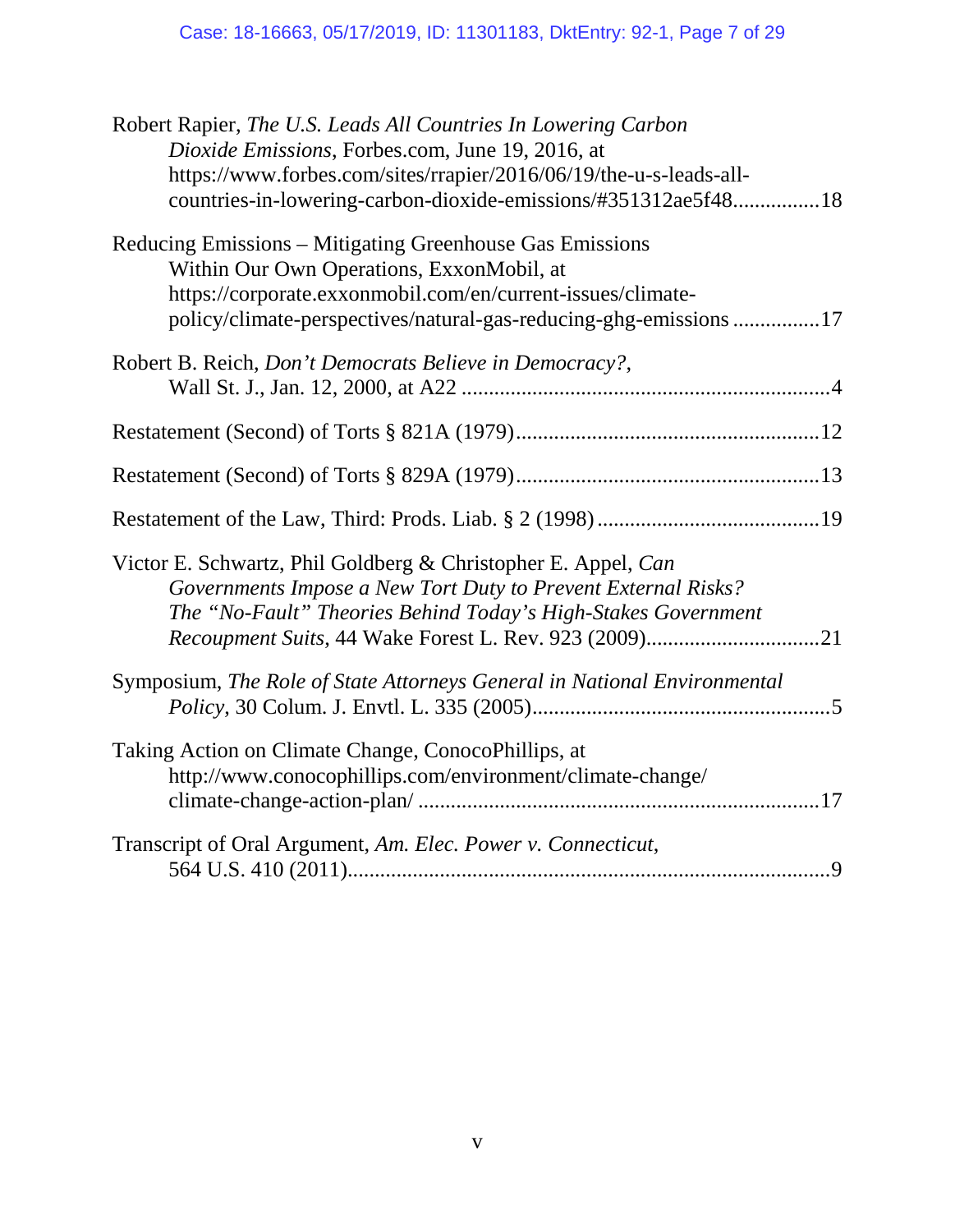#### **INTEREST OF** *AMICUS CURIAE*

The National Association of Manufacturers (NAM) is the largest manufacturing association in the United States, representing small and large manufacturers in every industrial sector and in all 50 states. Manufacturing employs more than 12 million men and women, contributes \$2.25 trillion to the U.S. economy annually, has the largest economic impact of any major sector, and accounts for more than three-quarters of all private-sector research and development in the nation. The NAM is the voice of the manufacturing community and the leading advocate for a policy agenda that helps manufacturers compete in the global economy and create jobs across the United States.

Between 2005 and 2015, manufacturers reduced their greenhouse gas emissions (GHGs) by over 10 percent while increasing their value to the economy by 19 percent, and their reductions are continuing. The NAM is committed to protecting the environment and to environmental sustainability, and fully supports the ongoing national effort to protect our environment and improve public health through appropriate laws and regulations. The NAM has grave concerns, though, about the attempt here to circumvent products liability law and create category liability for lawful, beneficial energy products that are essential to modern life.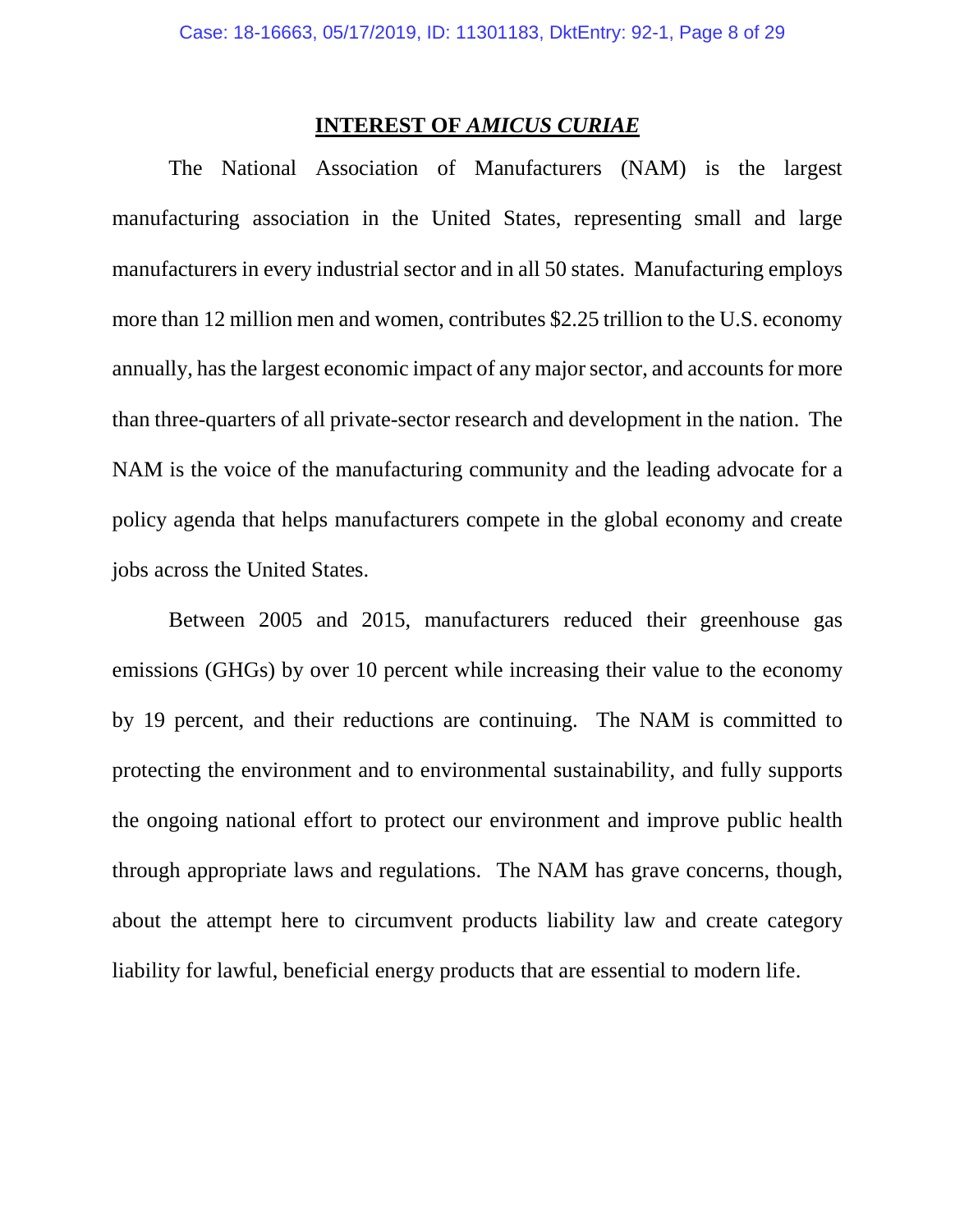#### **INTRODUCTION AND SUMMARY OF THE ARGUMENT**

This lawsuit is part of a new wave of politically-oriented litigation born out of frustration that not enough is being done, particularly in Washington, D.C., on climate change. The legal landscape for such litigation is as clear, if not more so, as when the Ninth Circuit rejected an earlier version of this litigation in *Kivalina v*. *ExxonMobil Corp.*, 696 F.3d 849 (9th Cir. 2012). Under all legal theories, state and federal, all courts to consider this issue have ruled that there is no viable common law cause of action against private actors for harms caused by global climate change or any weather event influenced by climate change. Defendants are engaged in the production and sale of lawful products essential to modern life, which as Judge Alsup recognized, have been the linchpin for "monumental progress" in global health and living standards. The Plaintiffs must not be allowed to turn the promotion and sale of energy into a liability-inducing event.

The U.S. Supreme Court, in dismissing *Am. Elec. Power v. Connecticut*, issued a broad warning against these types of climate change tort suits. *See* 564 U.S. 410 (2011). The Court went beyond the federal displacement theory at issue, stating there is "no room for a parallel track" of tort litigation over climate change policy. *Id.* at 425. The Court also recognized that climate change tort claims could come in various forms; *Kivalina* and another case were also seeking to subject manufacturers of energy products to liability for global climate change. The Court spent a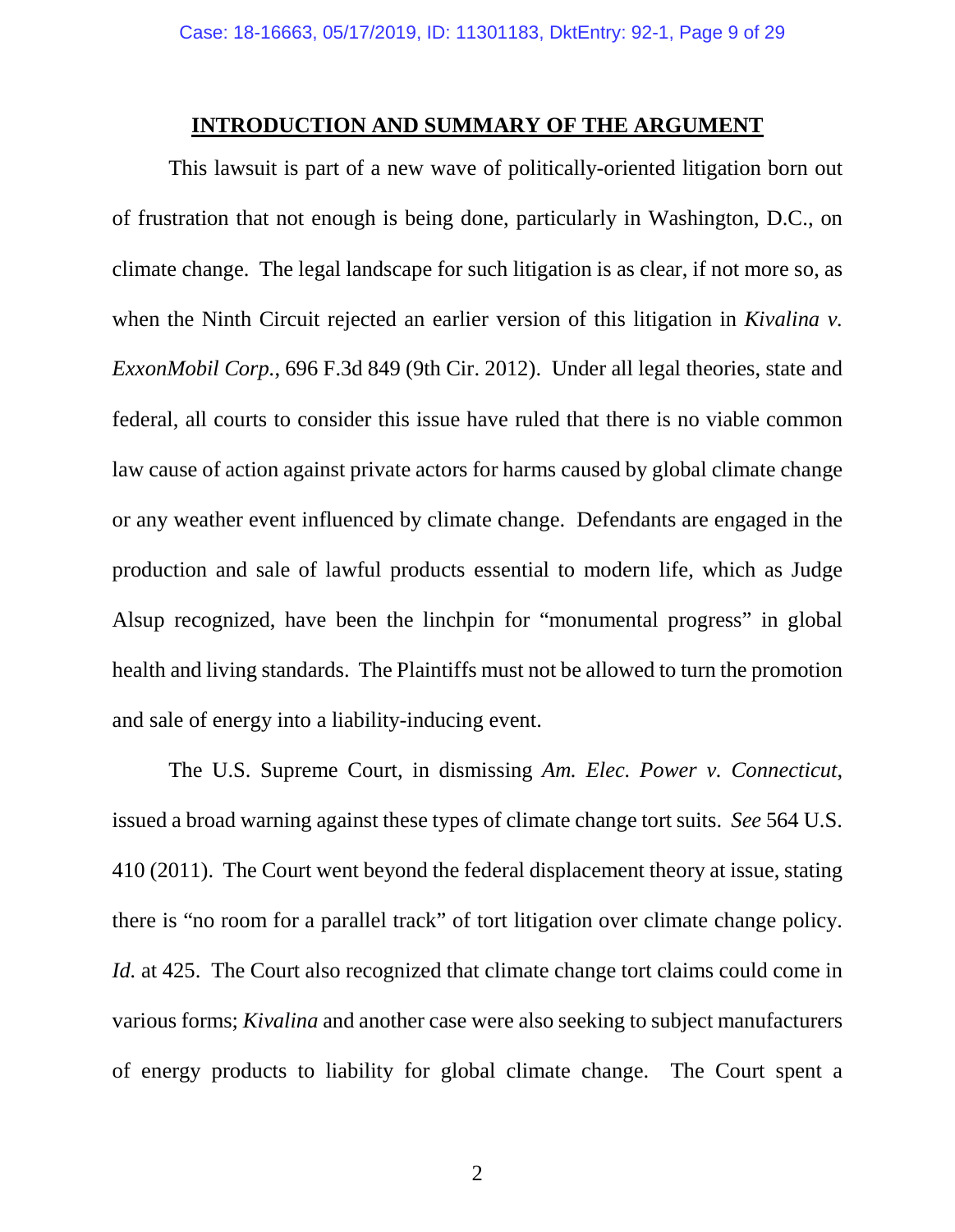#### Case: 18-16663, 05/17/2019, ID: 11301183, DktEntry: 92-1, Page 10 of 29

considerable part of its ruling providing a road map for courts to follow in such cases. It stated the "appropriate amount of regulation in any particular greenhouse gasproducing sector cannot be prescribed in a vacuum: as with other questions of national or international policy, informed assessment of competing interests is required." *Id.* at 427. It concluded that setting climate change public policies were solely "within national legislative power." *Id*. at 421.

This case is built on the same faulty legal foundations rejected in *AEP*. By the Plaintiffs' admission, this is a cost-shifting effort through which they are seeking to create category liability for oil, gas and other types of energy products, regardless of their utility to modern society. Their proposed remedy would impose a penalty on energy production, but only on these Defendants and their products. The fact that Plaintiffs are seeking to choose whom to penalize and for which products underscores the political nature of this litigation. This type of sweeping public policy raises the very competing interests the U.S. Supreme Court warned against in *AEP*. This penalty would be assessed irrespective of the ability of families and businesses to pay more for their energy needs, the impact on the U.S. economy and energy independence, or the other imperative factors Congress and federal agencies must consider when presented with such public policy choices.

Further, as discussed below, the efforts by Plaintiffs and their *amici* to differentiate this lawsuit from *AEP* are differences without legal distinctions. It does

3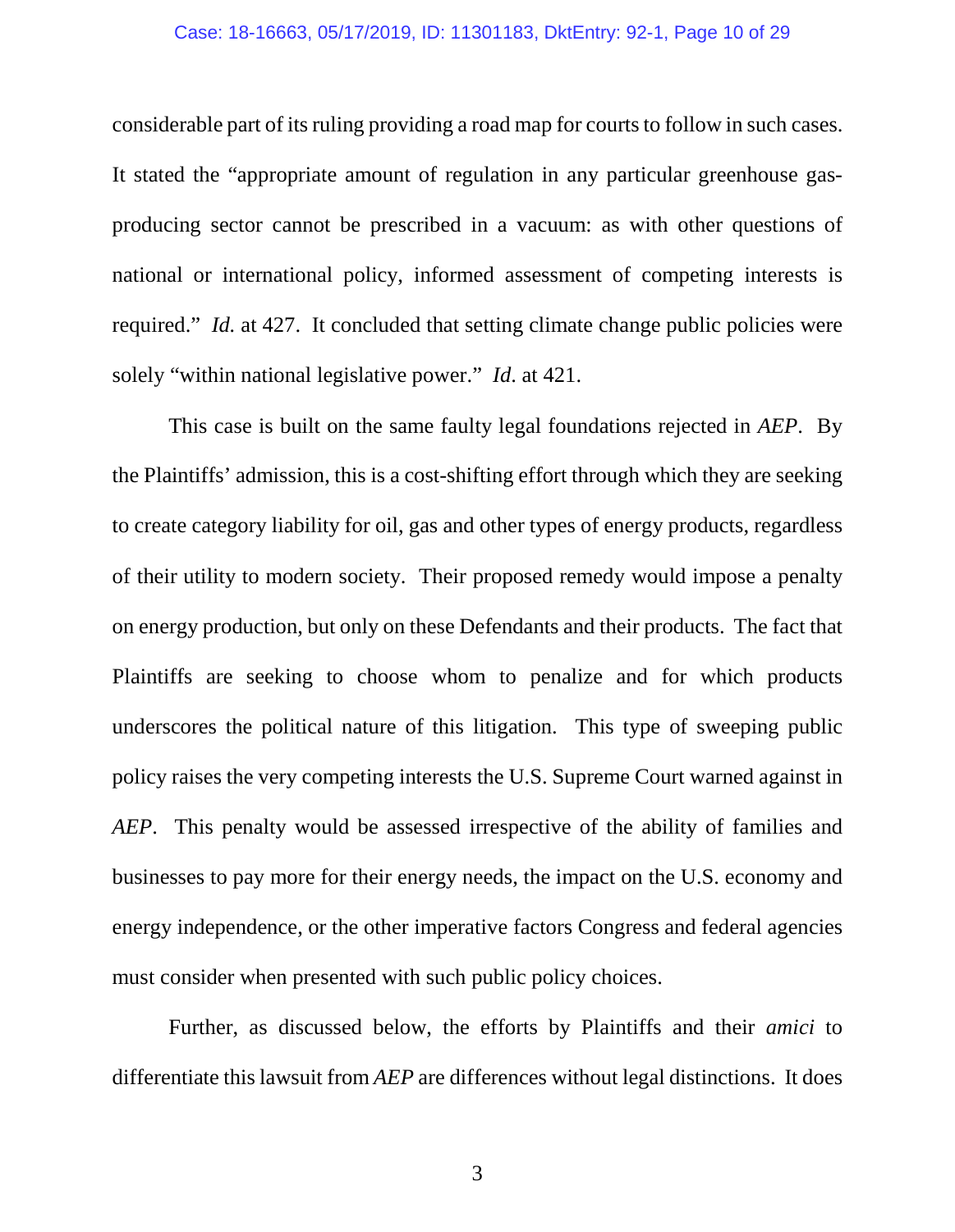#### Case: 18-16663, 05/17/2019, ID: 11301183, DktEntry: 92-1, Page 11 of 29

not matter whether a climate change tort case targets energy use, products or their promotion, seeks injunctive relief or monetary damages, is brought by individuals or governments, or is brought under federal or state law. The judiciary is not the place for making climate change public policy judgments. Prominent scholar Robert Reich, who served as Secretary of Labor under President Clinton, termed lawsuits with such an impact "regulation through litigation," concluding that circumventing Congress to enact "faux legislation . . . sacrifices democracy." Robert B. Reich, *Don't Democrats Believe in Democracy?*, Wall St. J., Jan. 12, 2000, at A22. Despite the invitation from certain well-respected Senators, the Court should not take on a legislative responsibility in this case.

The best way to reduce climate change emissions and impacts is for Congress, Plaintiffs and other governments to work with America's manufacturers, including Defendants, on new technologies that reduce emissions and make energy more efficient and environmentally friendly. *See* Ross Eisenberg, *Forget the Green New*  Deal. Let's Get to Work on a Real Climate Bill, Politico, Mar. 27, 2019.<sup>1</sup> Innovation and collaboration, not litigation, has been the proven way America has brought about society-wide technological advancement. For these reasons, as well as those stated herein, the NAM respectfully urges the Court to affirm the ruling below.

 $\overline{\phantom{a}}$ 

<sup>&</sup>lt;sup>1</sup> https://www.politico.com/magazine/story/2019/03/27/green-new-deal-climatebill-226239.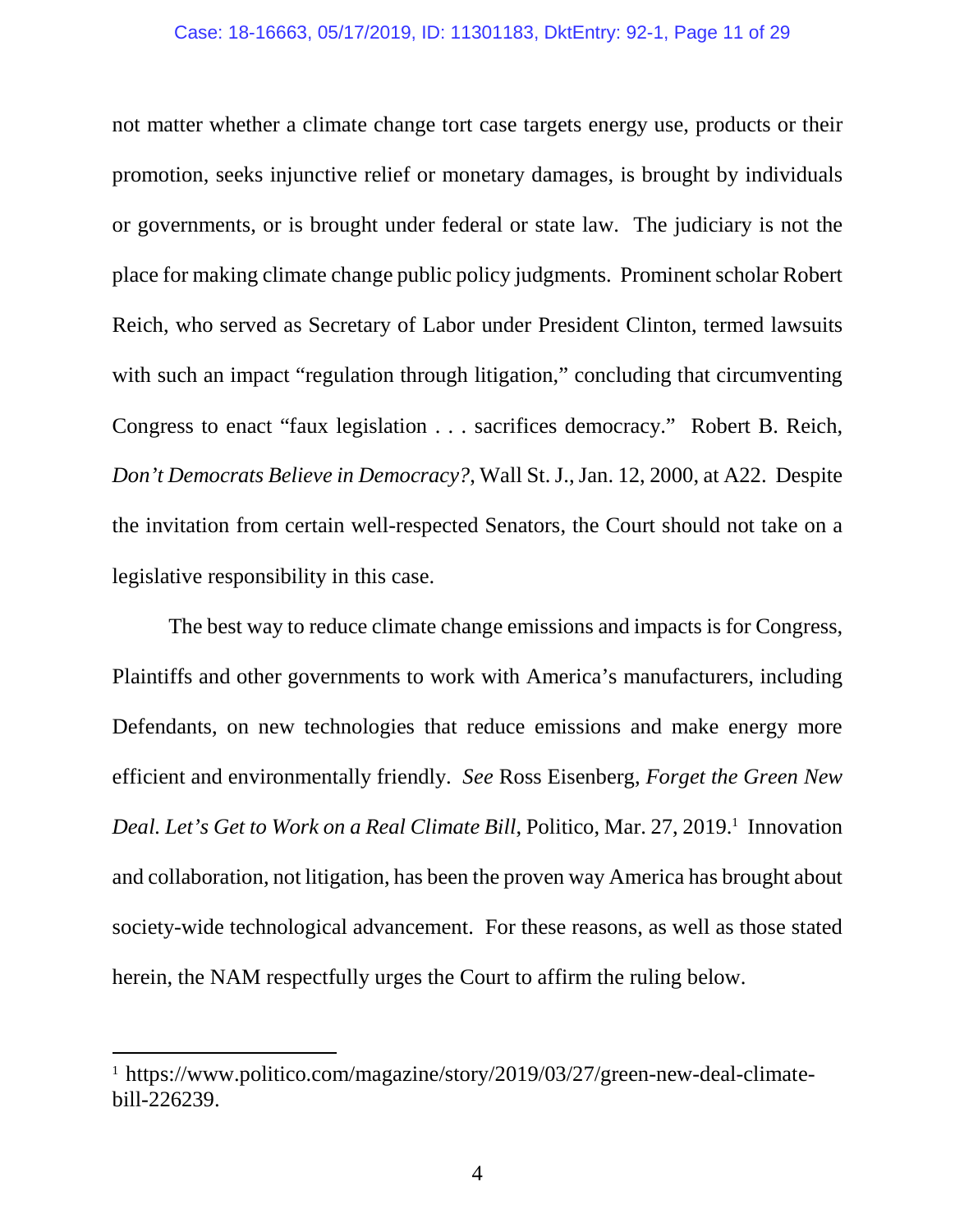#### **ARGUMENT**

### **I. CLIMATE CHANGE TORT LITIGATION, IN ALL FORMS, HAS BEEN REJECTED AS UNSUPPORTED BY THE LAW**

## **A. The Supreme Court and the Ninth Circuit Have Already Spoken Against the Judiciary's Involvement in Climate Change Policy**

The first set of climate change tort suits was filed fifteen years ago against Defendants and other participants in the fossil fuel industry. At the time, the plaintiffs embraced the political nature of the litigation against the Bush Administration. They felt EPA was not doing enough to regulate  $CO<sub>2</sub>$  emissions, so they sued hoping courts would regulate emissions through injunctive relief or by imposing monetary damages against the industry. As Maine Attorney General Stephen Rowe said, "It's a shame that we're here, here we are trying to sue [companies] . . . because the federal government is being inactive." Symposium, *The Role of State Attorneys General in National Environmental Policy*, 30 Colum. J. Envtl. L. 335, 339 (2005).

Each of these climate change tort suits, as with the one at bar, bases its claims on a common factual theory: the companies named in their lawsuits manufactured products or engaged in operations that contributed to the build-up of GHGs in the atmosphere; the accumulation of GHGs over the past 150 years has caused the earth to warm; and this, in turn, has caused or will cause a change in weather patterns that has or will harm the plaintiffs. As these lawsuits have shown, such allegations are not particular to any defendant or industry. GHGs are released through numerous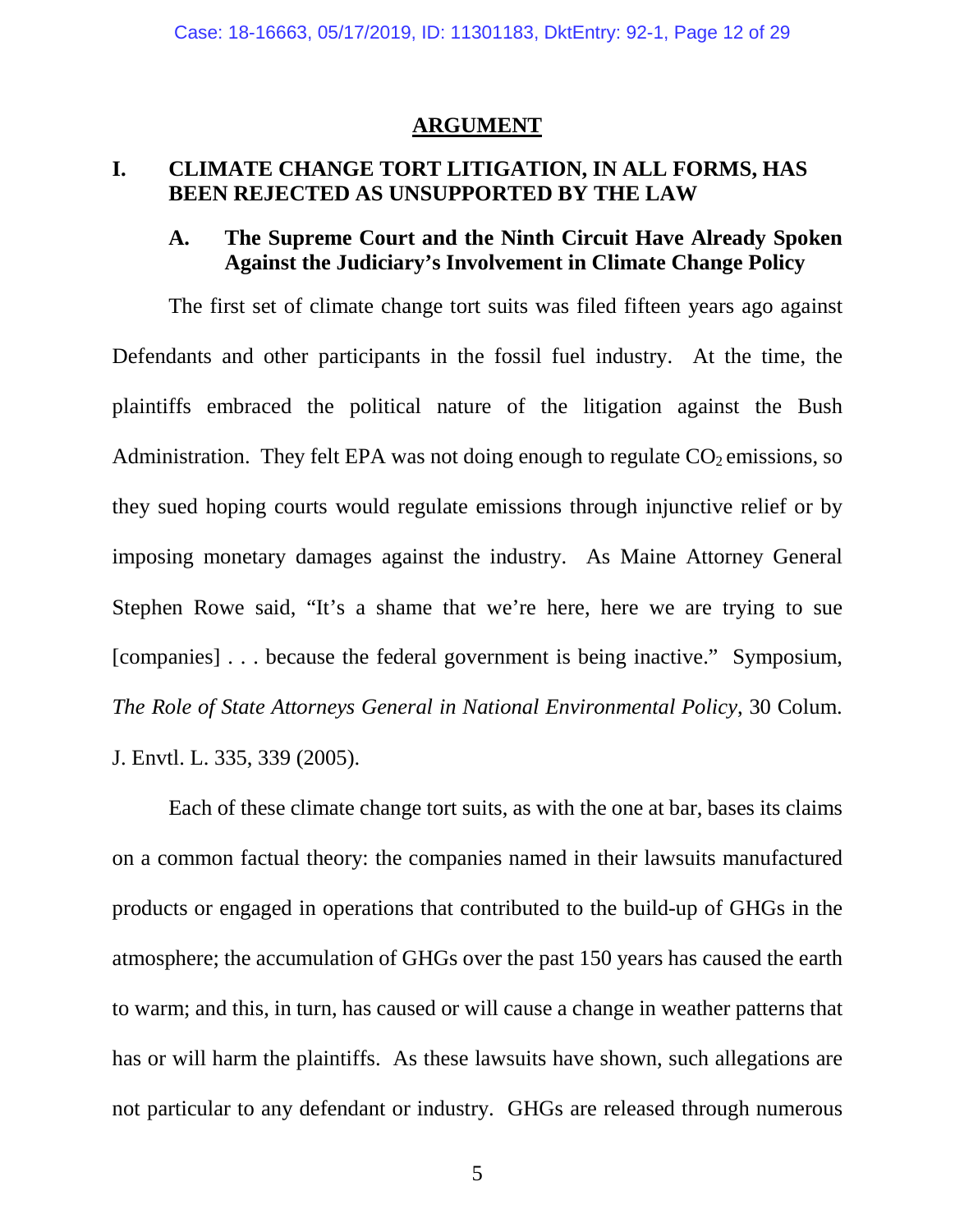#### Case: 18-16663, 05/17/2019, ID: 11301183, DktEntry: 92-1, Page 13 of 29

natural and artificial activities, including the use of energy around the world since the Industrial Revolution. By choosing which companies and products to target in this litigation, Plaintiffs and their counsel are trying to pick who they want to blame for global climate change.

The most prominent climate change tort case was *AEP*. Several state attorneys general sued six major Midwest power companies seeking a court order for a three percent reduction in  $CO<sub>2</sub>$  emissions per year for ten years. In the second case, *California v. General Motors Corp.*, the California attorney general sought to subject car manufacturers to liability for making cars that emit GHGs through vehicle exhaust. *See* No. C06-05755 MJJ, 2007 WL 2726871 (N.D. Cal. Sept. 17, 2007). The other two cases were *Kivalina* and *Comer v. Murphy Oil USA, Inc.*, 718 F.3d 460 (5th Cir. 2013) where, as here, producers of oil, gas and other energy sources were sued for damages over impacts of global climate change.

The Supreme Court unanimously dismissed *AEP* in an opinion written by Justice Ruth Bader Ginsburg. The Court held that all federal common law causes of action, including public nuisance claims, had been displaced. The Court did not stop there; it explained the institutional deficiencies with courts being enmeshed in the climate change public policy debate, regardless of legal doctrine. The Court stressed that setting national energy policy to account for climate change concerns was "within national legislative power," and that Congress and EPA are "better equipped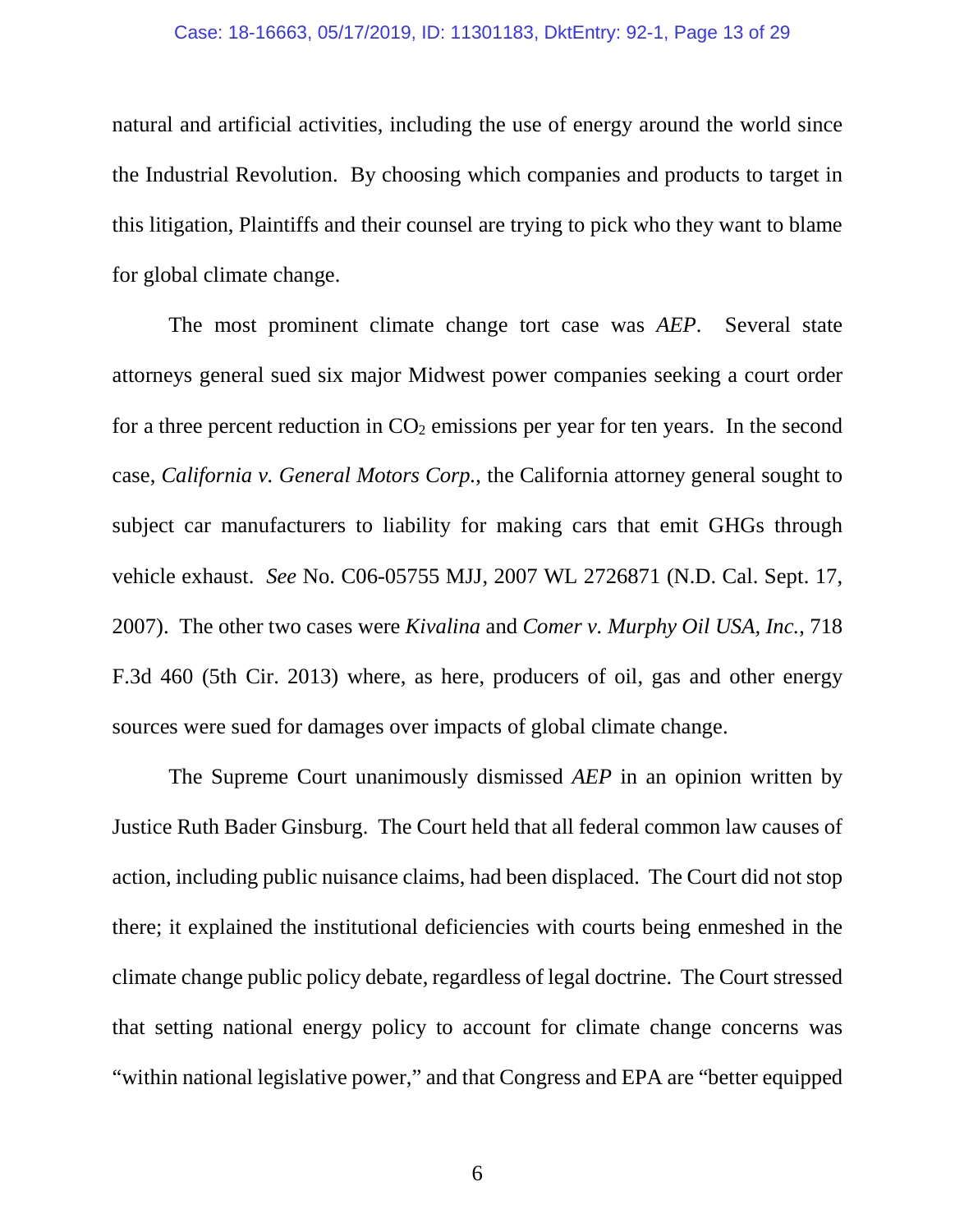to do the job than individual district judges issuing ad hoc, case-by-case" decisions. 564 U.S. at 421, 428. The Court further explained that any trial court trying to adjudicate such a claim would end up regulating defendants' products or conduct "by judicial decree," and that there is "no room for a parallel track" of tort litigation for emissions or other aspects of climate change policy. *Id.* at 425, 427.

Soon after *AEP*, the two remaining climate change tort suits were dismissed. This Court disposed of *Kivalina*, where an Alaskan village sued many of the same companies as here for alleged damages related to rising sea levels. The Court appreciated that even though the legal theories pursued in *Kivalina* differed from *AEP*, given the Supreme Court's broader message, "it would be incongruous to allow [such litigation] to be revived in another form." 696 F.3d at 857. A federal judge then dismissed Mississippi homeowners' claims in *Comer v. Murphy Oil USA, Inc.*, 839 F. Supp. 2d 249 (S.D. Miss. 2012) over property damage caused by Hurricane Katrina, finding *AEP* preempted the state law claims. The fourth case had been dismissed, with the judge concluding that liability cannot attach to manufacturers "for doing nothing more than lawfully engaging in their respective spheres of commerce." *General Motors Corp.*, 2007 WL 2726871, at \*14.

As of 2012, it appeared this and other courts had drawn clear lines on climate change tort litigation against private actors regardless of the tort, court or parties involved. The dismissed cases included claims over products and conduct, filed by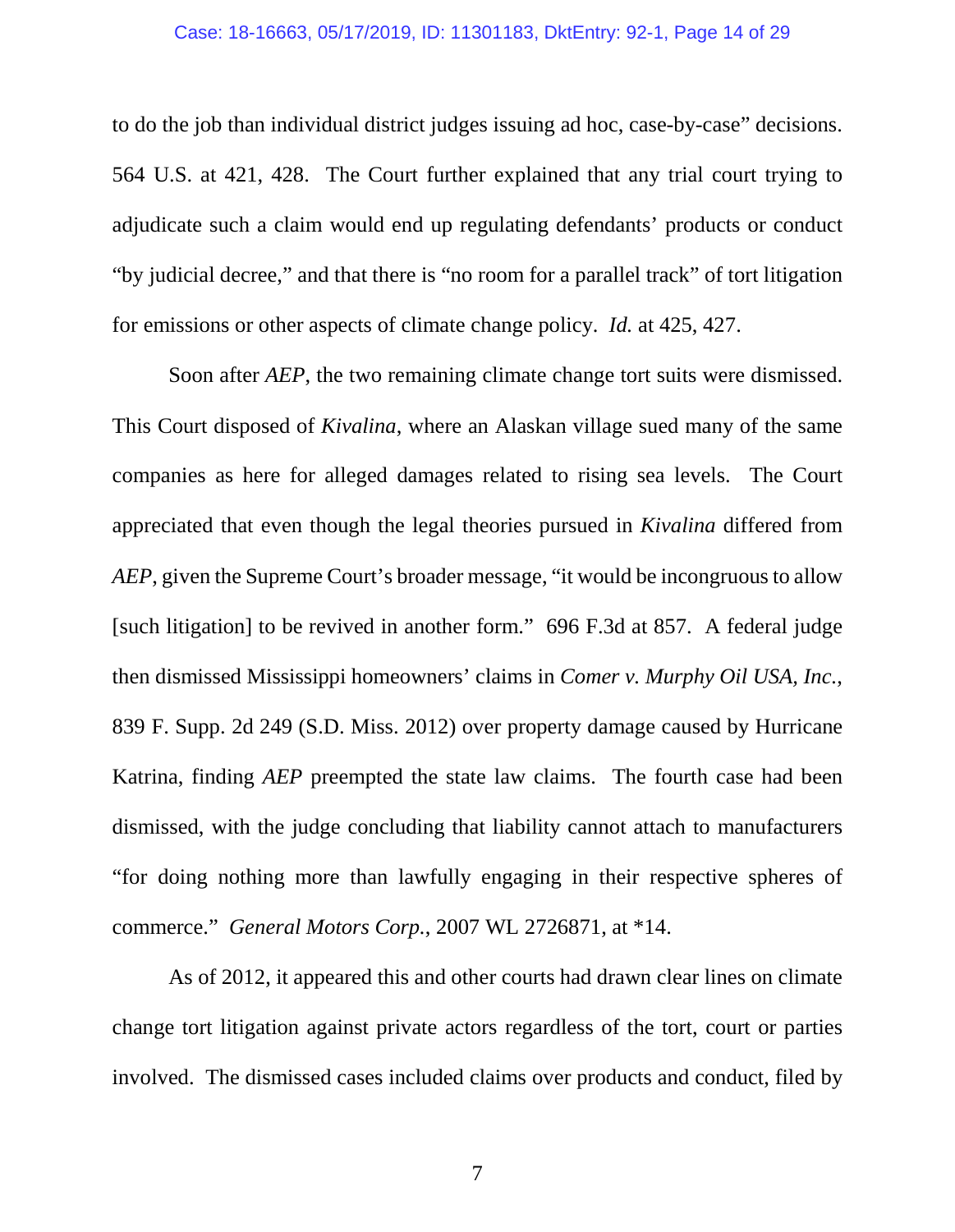public officials and private plaintiffs, under federal and state law, and for injunctive relief and monetary damages. Repackaging the claims did not change the outcomes.

## **B. Plaintiffs' Attempts to Distinguish This Case from** *AEP* **Do Not Cure the Groundless Nature of Climate Change Tort Litigation**

The Plaintiffs spend much of the second half of their brief trying to differentiate this case from *AEP.* They assert the key difference is that this lawsuit is purely about money and cost-shifting, and specifically disclaim that they are attempting to "prevent any Defendants from continuing their existing business operations." Br. at 38. Their sole theory for liability is the Defendants act of selling fossil fuels given their understanding, as well as those around the world, that carbon dioxide released during use of their products contributes to global climate change. This lawsuit is one of fourteen such suits filed since 2017.

The strategy for this round of climate change litigation was developed in 2012, when environmentalists and lawyers brainstormed new ideas for pursuing their political agenda on climate change. *See* Findings of Fact and Conclusions of Law, *In re ExxonMobil Corp.*, No. 096-297222-18 (Tex. Dist. Ct.–Tarrant Cty. Apr. 24, 2018), at 3 (discussing the "Workshop on Climate Accountability, Public Opinion, and Legal Strategies"). After 2016, frustration with Washington built again, and two law firms recruited several localities to file these lawsuits on contingency fee bases. They viewed this litigation as a way for "maintaining pressure on the industry that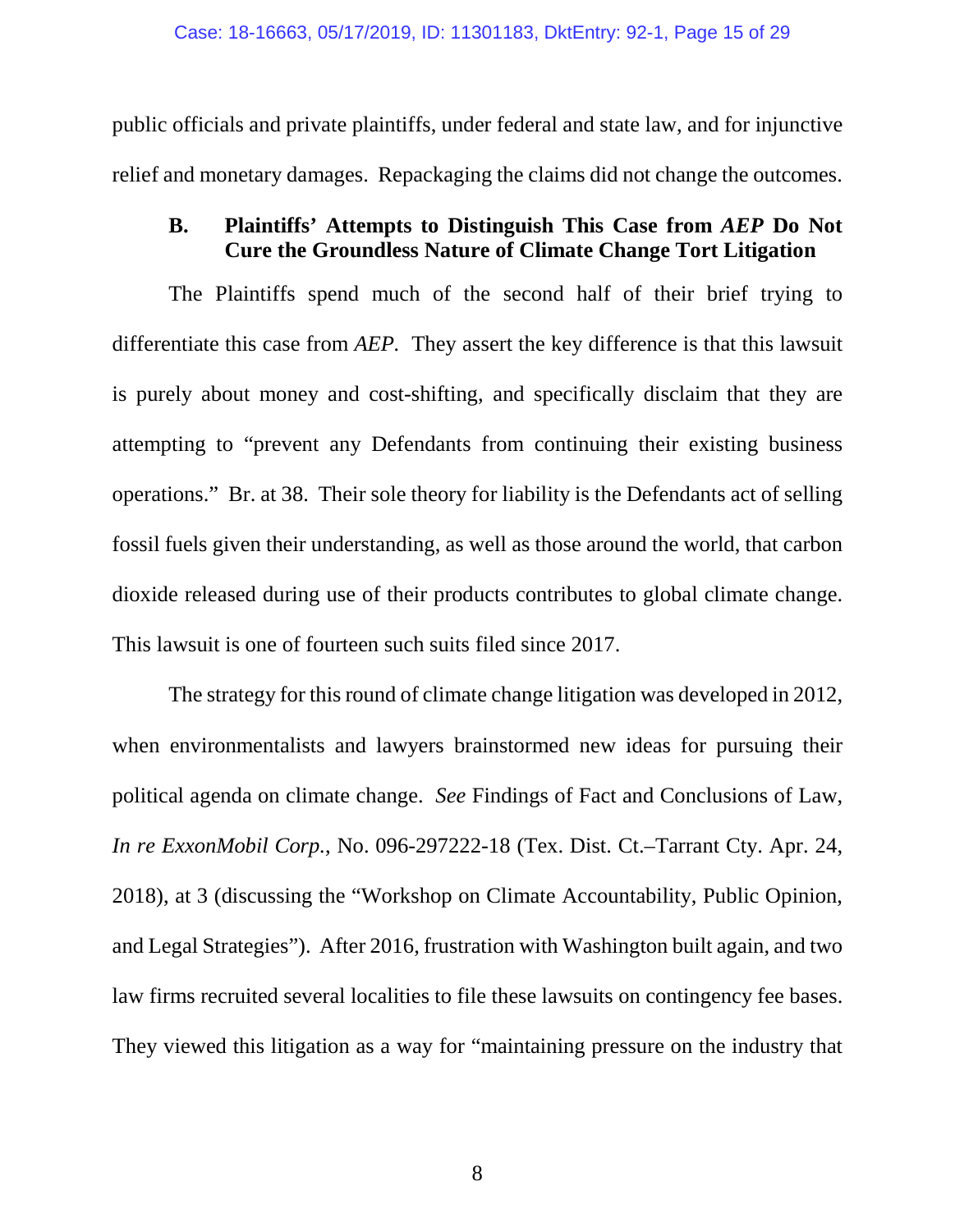could eventually lead to its support for legislative and regulatory responses to global warming." *Id.*

Despite the Plaintiffs repackaging, the differences they raise are not legal distinctions that would allow this case to go forward:

**State Law v. Federal Law:** Any argument that these claims fall outside the reach of *AEP* because state causes of action were left untouched by the Supreme Court is inconsistent with the rationale of *AEP*. Throughout its opinion, the Supreme Court clearly conveyed that the public policy at issue in global climate change tort cases is "of special federal interest" and that "borrowing the law of a particular State would be inappropriate." *AEP*, 564 U.S. at 422-24. In oral argument, Justice Kennedy identified the legal awkwardness of having only a federal cause of action before them, saying that "[i]t would be very odd" or illogical for state courts to set national caps on GHG emissions when federal courts are barred from doing so. Transcript of Oral Argument, *Am. Elec. Power v. Connecticut*, 564 U.S. 410 (2011), at 32. Thus, the Court's lack of opportunity to squarely address state claims should not be confused with allowing them.

Judges applying state law are certainly no better situated to make national energy policy than judges applying federal law. The Supreme Court's concerns were that judges "lack the scientific, economic, and technological resources an agency can utilize in coping with issues of this order." *AEP*, 564 U.S. at 428. They "are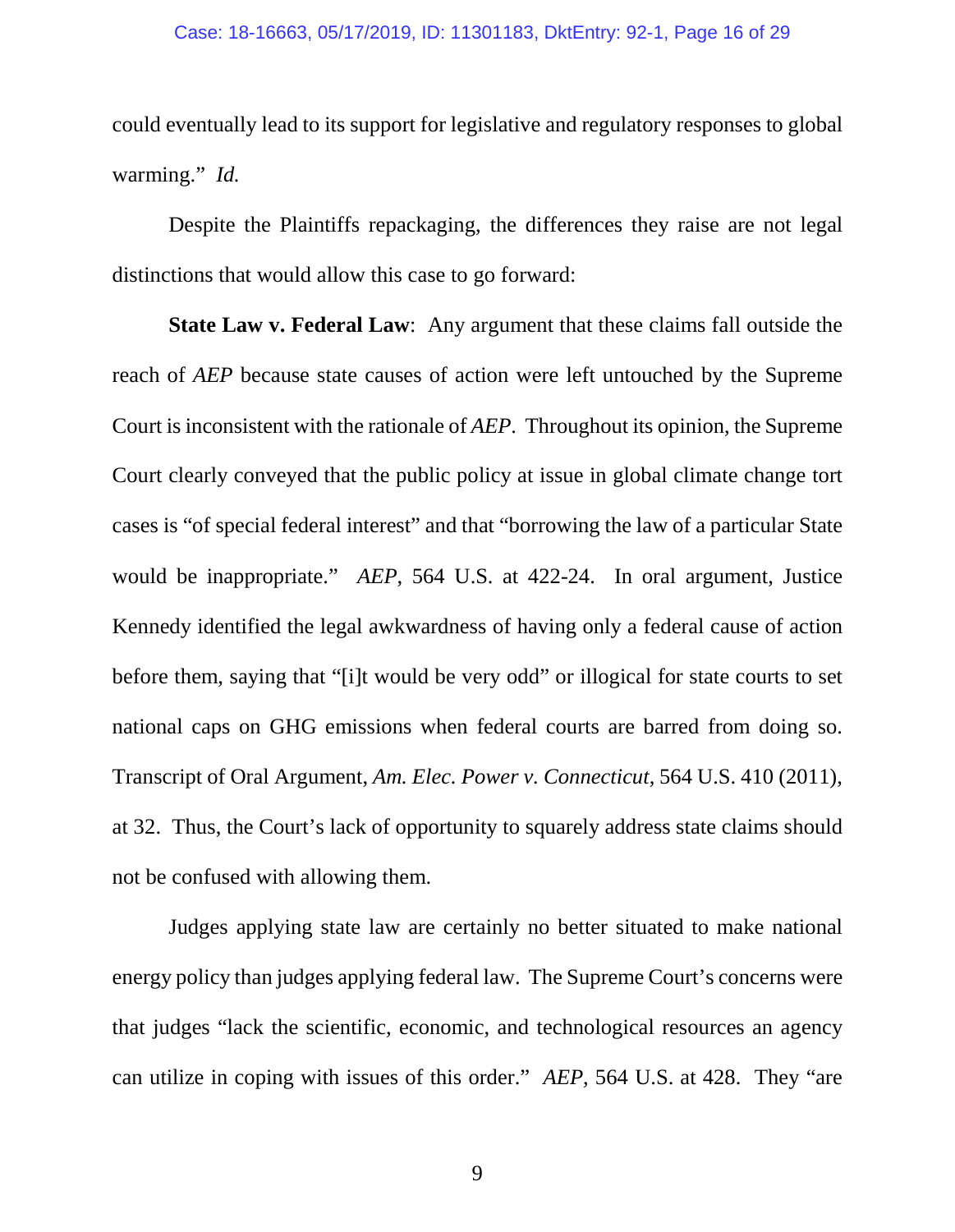#### Case: 18-16663, 05/17/2019, ID: 11301183, DktEntry: 92-1, Page 17 of 29

confined by a record comprising the evidence the parties present," and "may not commission scientific studies or convene groups of experts for advice, or issue rules under notice-and-comment procedures inviting input by any interested person, or seek the counsel of regulators in the States where the defendants are located." *Id.* Also, they cannot weigh any "environmental benefit potentially achievable [against] our Nation's energy needs and the possibility of economic disruption." *Id.* at 427. More problematic is that state judge-made public policies over these energy issues would undoubtedly vary from court to court, and state to state. Thus, there also can be no room for a parallel track of state tort litigation.

**Compensation v. Regulation**: Plaintiffs and their *amici* also improperly suggest that liability seeking only compensation is not regulatory in nature. To the contrary, the Supreme Court has consistently held that tort damages "directly regulate" conduct the same way as legislation and regulations. *See, e.g., Riegel v. Medtronic, Inc.*, 552 U.S. 312, 325 (2008) ("tort duties of care" under state law "directly regulate" a defendant's conduct). A person subjected to liability must change the offending conduct to avoid liability, just as it must to comply with statutes and regulations. *See Bates v. Dow Agrosciences LLC*, 544 U.S. 431 (2005) (finding monetary liability under common law impose state law requirements).

This Court in *Kivalina* disposed of this argument by the Plaintiffs directly in the climate change context. The plaintiffs there similarly tried to limit *AEP* by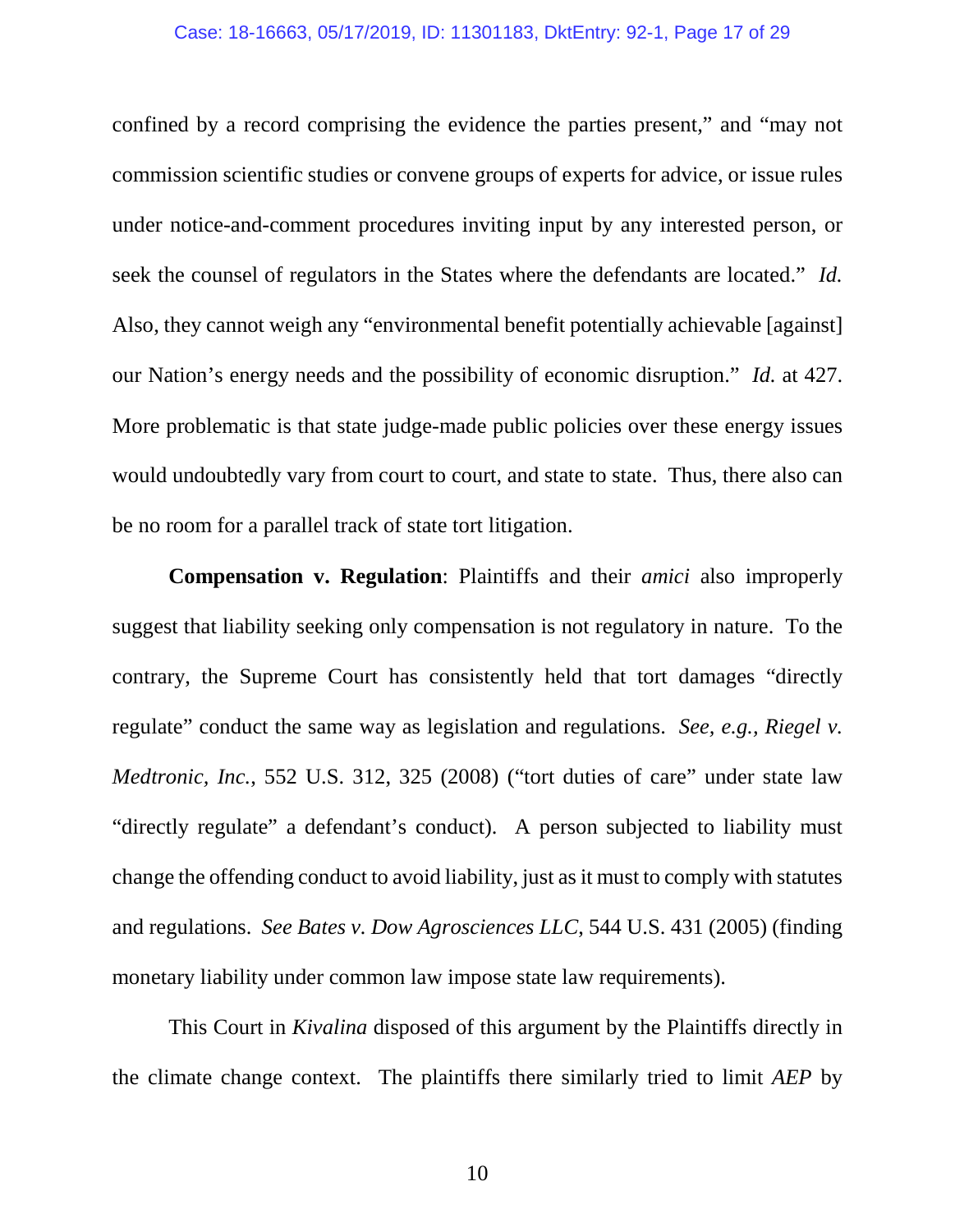#### Case: 18-16663, 05/17/2019, ID: 11301183, DktEntry: 92-1, Page 18 of 29

arguing that it precludes only actions seeking to directly regulate emission levels, namely injunctive relief and abatement, not money damages. This Court, however, expressly stated that "the Supreme Court has instructed that the type of remedy asserted is not relevant." *Kivalina*, 696 F. 3d at 857.

**Knowledge of Risk v. Unlawful Risks**: In an effort to associate Defendants with a semblance of culpability, at least in the minds of the media, the Plaintiffs allege Defendants should be liable for studying the potential impacts of carbon emissions on climate change and continuing to promote and sell their products to the consuming public, including the cities of Oakland and San Francisco. Indeed, the crux of Plaintiffs' allegations is that promoting and selling fossil fuels based on the knowledge that fossil fuels cause climate change is tortious conduct. Yet, Plaintiffs fully concede that even if they win, "Defendants will continue to have the right to produce, promote, and sell fossil fuels." Br. at 41. Plaintiffs cannot have it both ways; lawful conduct cannot be tortious conduct. Manufacturing and selling products with known risks does not give rise to liability. Otherwise, there would be no limit to litigation, as most products have some known risk.

Further, the Plaintiffs' own pleadings show that during the time it accuses Defendants of illicitly studying the impact of their products on global climate change, the scientific community and government agencies responsible for regulating emissions and setting national energy policy were doing the same. The

11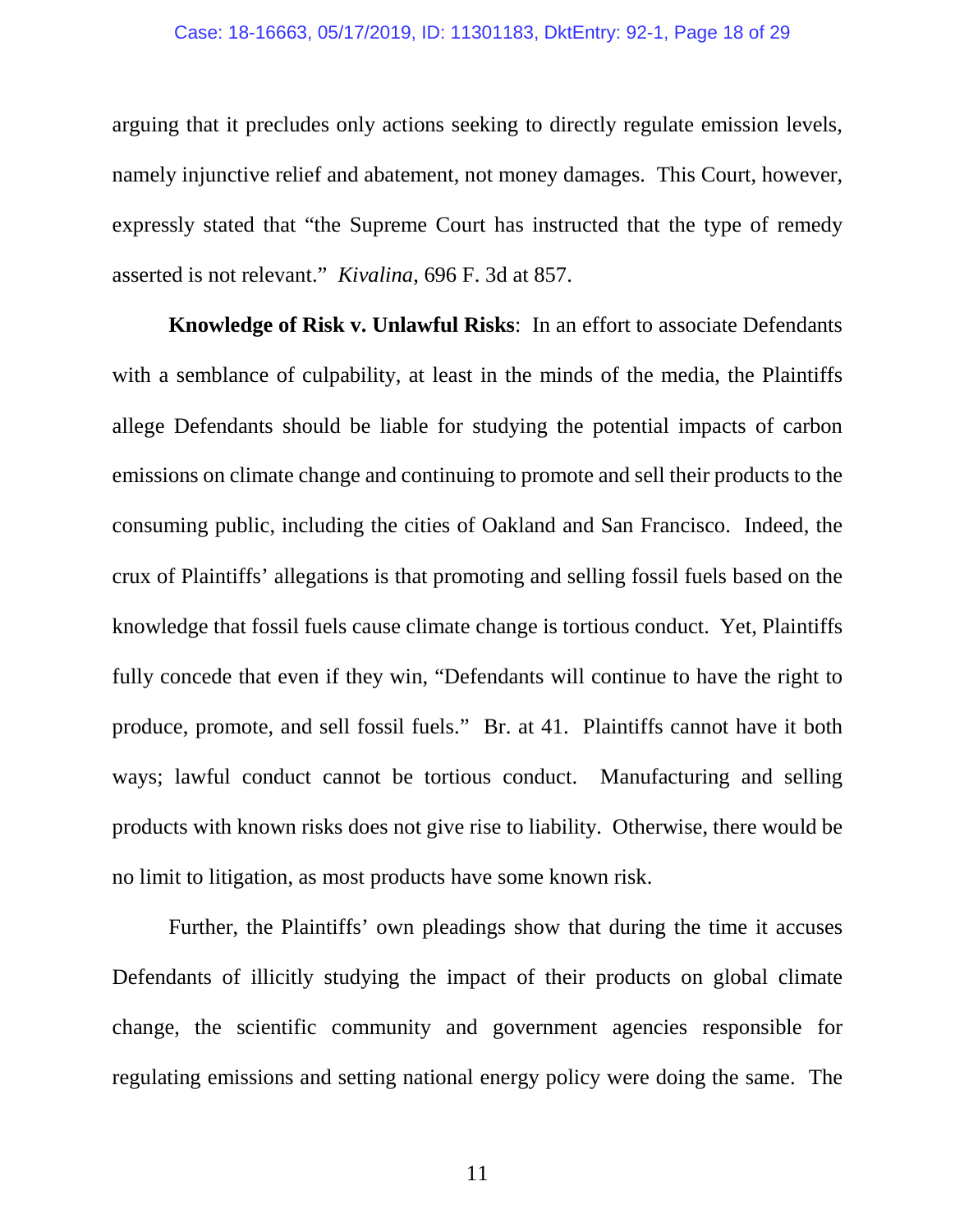#### Case: 18-16663, 05/17/2019, ID: 11301183, DktEntry: 92-1, Page 19 of 29

Plaintiffs acknowledge that "[s]cientists have known for many years that the use of fossil fuels emits carbon dioxide and that carbon dioxide is a greenhouse gas" and detailed studies since the 1950s finding that "global warming may become significant during future decades if industrial fuel combustion continues to rise exponentially." Pl. Compl. at 25-26. Based on this body of knowledge, though, the U.S. Government continued to promote the extraction and use of these energy sources, and the Plaintiffs continue to purchase and use them. Thus, the act of making, promoting and selling them cannot retroactively be classified as wrongful.

**Unreasonable Conduct v. Unreasonable Injury**: To be clear, public nuisance liability requires objectively unreasonable conduct and has largely been associated with offenses rising to the level of common law *crimes*. *See Tull v. United States*, 481 U.S. 412, 421 (1987) (referring to public nuisance as "a civil means to redress a miscellaneous and diversified group of minor criminal offenses") (internal quote omitted). The Restatement (Second) of Torts further states that "[i]f the conduct of the defendant is not of a kind that subjects him to liability . . . the nuisance exists, but he is not liable for it." § 821A, cmt. c (1979). Determining whether the conduct giving rise to public nuisance liability is "reasonable" is rarely controversial because public nuisance activities have no public benefit. *See id.* § 821 cmt. e. By contrast, Defendants' energy products at issue here are highly beneficial. They are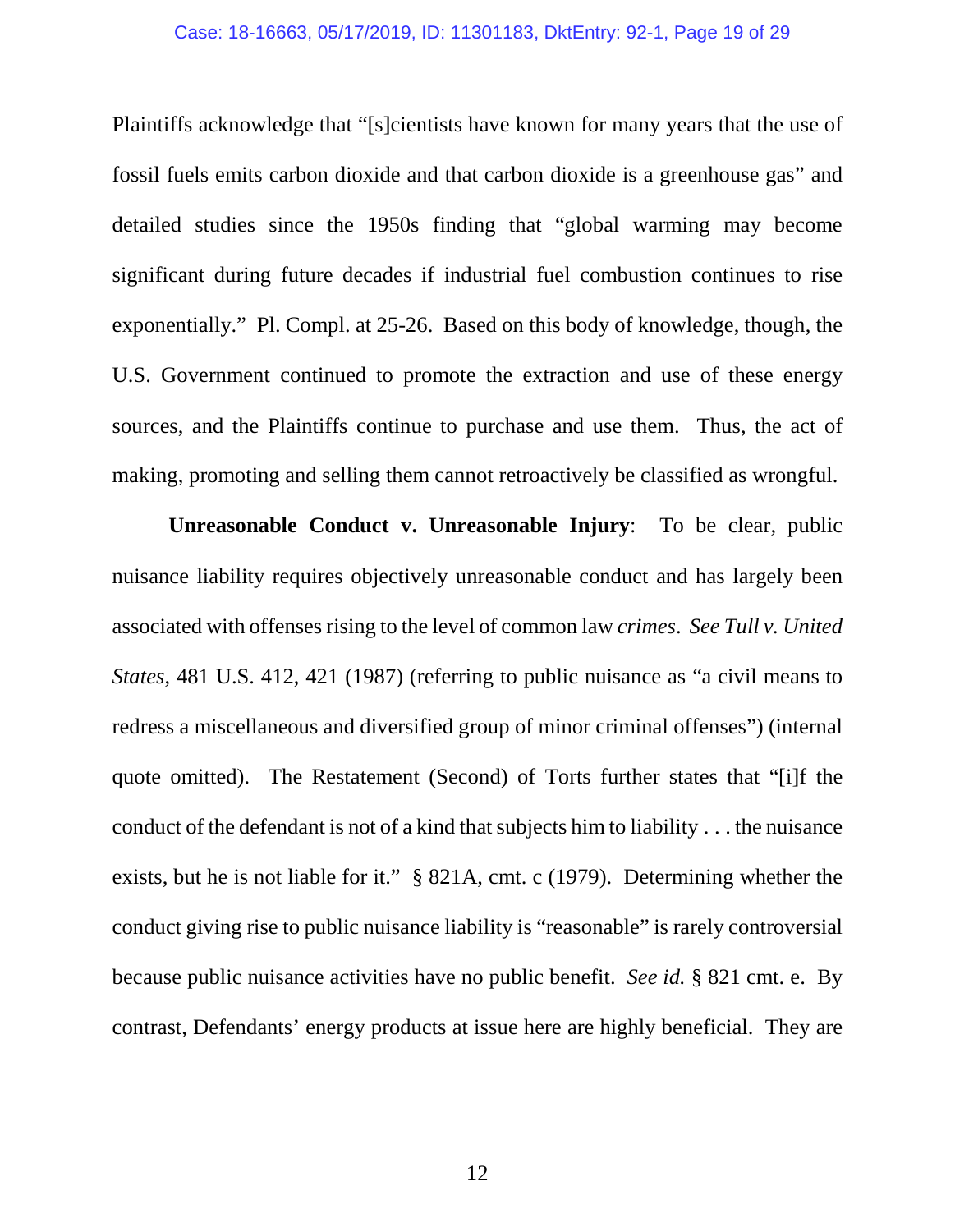a staple of modern life that advance people's health and safety, including in Bay Area homes, office buildings, theaters, sports arenas, roadways and hospitals.

The Supreme Court has also been clear that requiring objective wrongdoing is essential for providing fair notice of conduct that could give rise to liability and how to avoid liability. *See Pacific Mut. Life Ins. Co. v. Haslip,* 499 U.S. 1, 43 (1991) (O'Connor, J., dissenting) (vagueness doctrine applies to common law liability); *Eastern Enterprises v. Apfel*, 524 U.S. 498, 528-29 (1998) (it stretches constitutional limits to impose "severe retroactive liability on a limited class of parties that could not have anticipated the liability"). This reason is why category liability, as sought here, has been disfavored. Defendants would not be able to avoid liability other than to stop manufacturing and selling their lawful, beneficial products. In addition to underscoring the regulatory aspects of this litigation, such a result here would cause enormous social and economic upheaval.

Any notion that a person or business can be required to pay costs of harm even for lawful, reasonable conduct is a concept limited to the state common law tort of *private* nuisance and applies only to *localized* impacts. *See* Restatement (Second) of Torts § 829A cmt. a (1979) (defining private nuisance). These situations arise only when a limited group of people are impacted by neighboring operations. *See id.* Private and public nuisances are distinct torts; they are "unrelated" even though they share a common name. William L. Prosser, *Private Action for Public Nuisance*,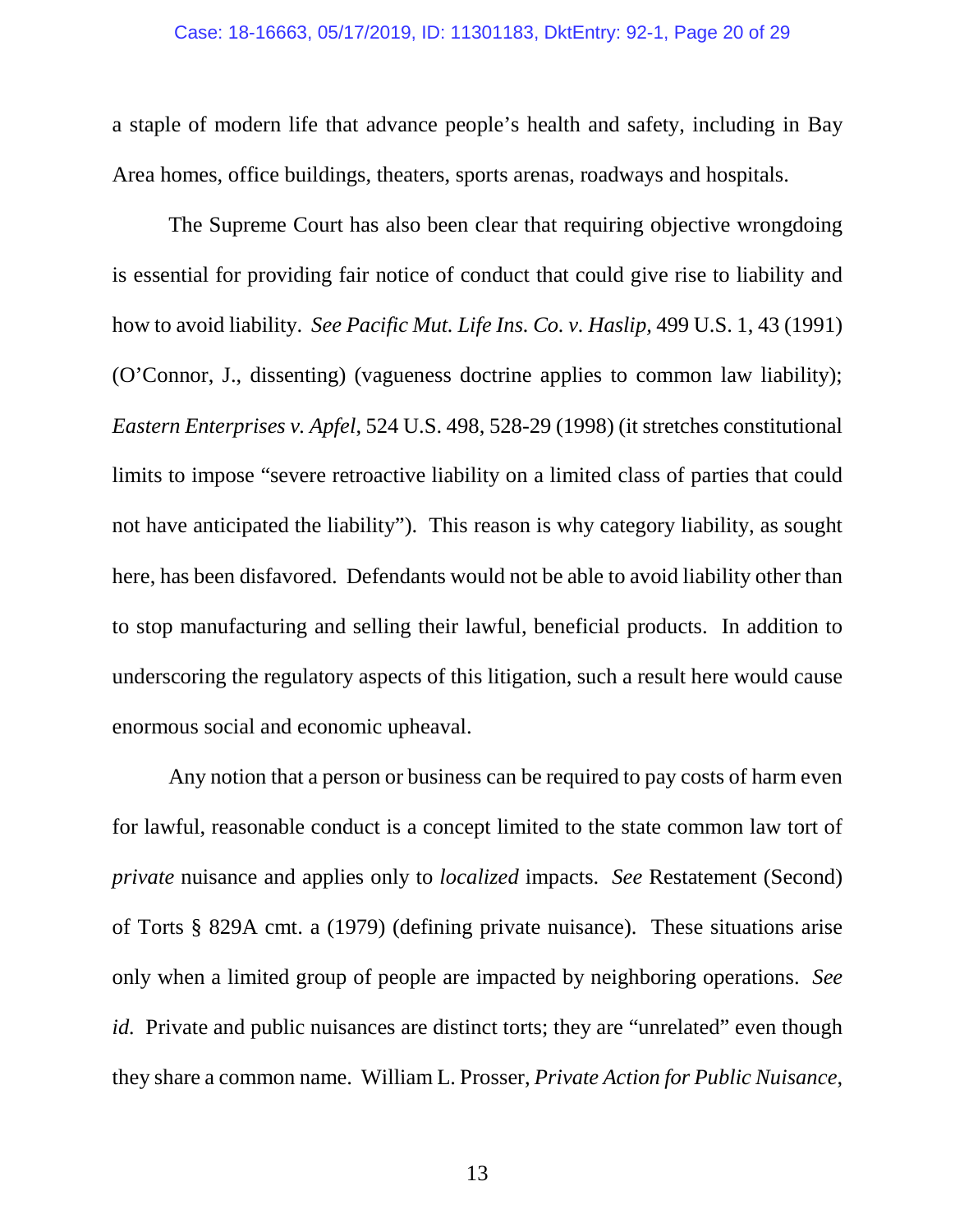52 Va. L. Rev. 997, 999 (1966); *see also People ex rel. Gallo v. Acuna*, 929 P. 2d 596, 603 (Cal.), *cert. denied*, 521 U.S. 1121 (1997) (explaining that private nuisance public nuisance "emerged from distinctly different historical origins").

The Court appreciated this distinction in *Kivalina*. The Village asserted that liability could ensue without any determination of whether the defendants' conduct was "reasonable or unreasonable," and instead, asked the court to determine "who should bear the cost of that conduct." *See* Brief for Appellant, *Native Vill. of Kivalina v. ExxonMobil Corp.*, 663 F. Supp. 2d 863 (N.D. Cal. 2009), at 25. The Court responded that "the solution to Kivalina's dire circumstance must rest in the hands of the legislative and executive branches." *Kivalina*, 696 F. 3d at 858.

## **II. INNOVATION, NOT UNFOUNDED LITIGATION, IS THE WAY TO REDUCE FOSSIL FUEL EXTERNALITIES**

As Judge Alsup fully appreciated, balancing benefits of energy products with their externalities are public policy decisions requiring a careful weighing of the amount of emissions society will allow given the benefits of the activities. Policymakers have long understood that the public relies on oil, gas and the other energy sources at issue in this litigation for their health and well-being. *See* George Constable & Bob Somerville, *A Century of Innovation: Twenty Engineering Achievements That Transformed Our Lives* (Joseph Henry Press 2003) (calling the societal electrification the "greatest engineering achievement" of the past century). These energy sources provide electricity for homes and businesses, oil and gas for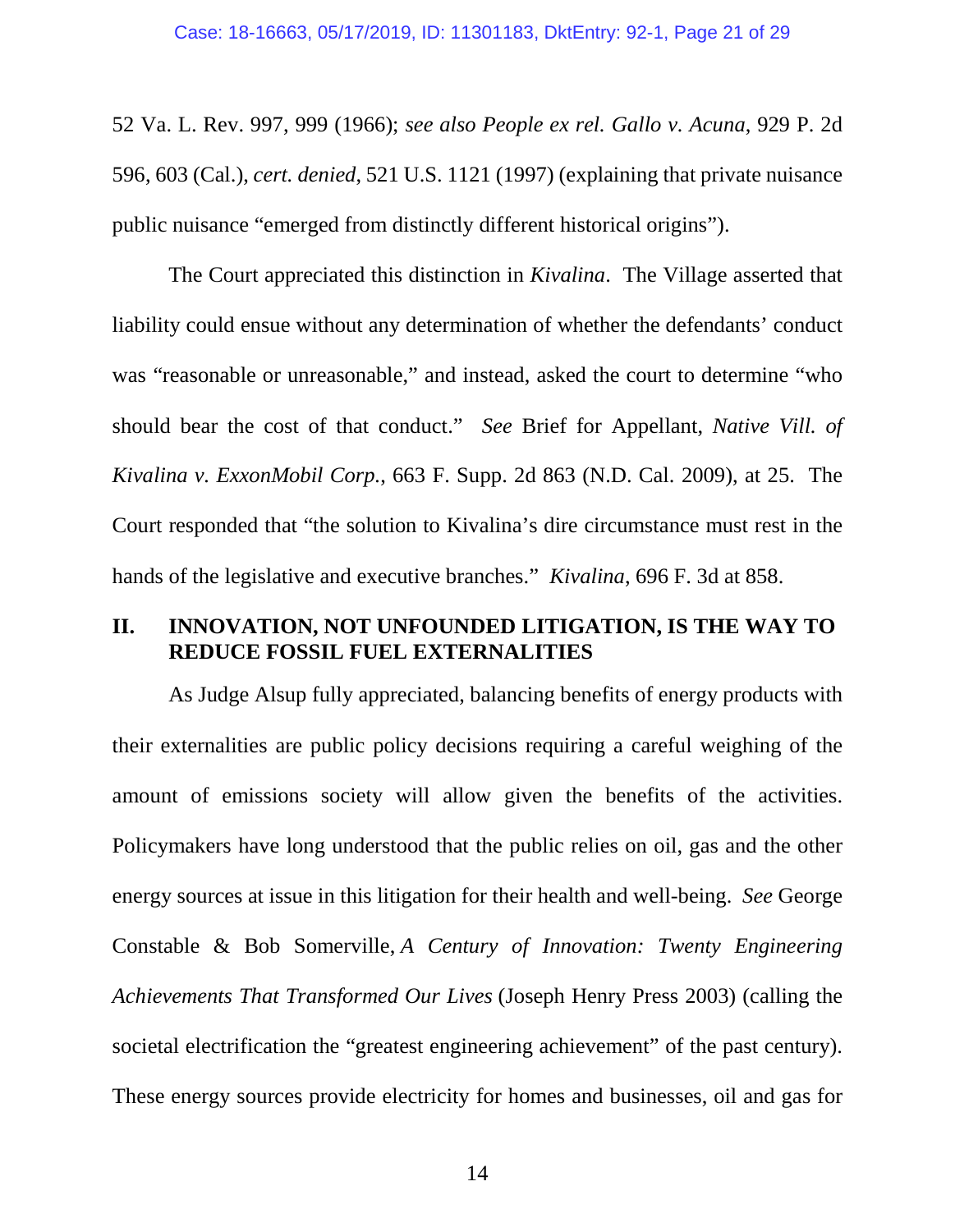#### Case: 18-16663, 05/17/2019, ID: 11301183, DktEntry: 92-1, Page 22 of 29

heating, and fuel for transportation. They also are the foundation for the economy, spurring technology advancements and fueling manufacturing.

Congress and federal agencies, regardless of political party, have long taken a thoughtful, "all-of-the-above" strategy for helping America meet its energy needs. America's mix of energy sources include nuclear, natural gas, coal, hydroelectric dams, wind, solar, and biomass. Each source has its positives and limits; each is "limited by cost, limited by scale, limited by physics and chemistry, [or] limited by thermodynamics." James Fallows, *Dirty Coal, Clean Future*, The Atlantic (Dec. 2010) (quoting Julio Friedmann of Lawrence Livermore National Laboratory).<sup>2</sup> Now, fossil fuels represent the vast majority of energy in the United States because they are baseload fuels. This reliable baseload energy powers the continued development of renewable sources of energy like wind and solar.

The thrust of America's effort to reduce externalities of energy production and use has been to foster technological developments. For example, coal use tripled from the 1970s to 2010 because America prioritized energy independence after the 1970s oil crisis. During this time, regulated emissions from coal-based electricity fell by 40 percent due to such advancements.<sup>3</sup> In the past ten years, technologies

 $\overline{\phantom{a}}$ 

<sup>&</sup>lt;sup>2</sup> http://www.theatlantic.com/magazine/archive/2010/12/dirty-coal-cleanfuture/8307/.

<sup>&</sup>lt;sup>3</sup> New power plants emit 90 percent less pollutants, such as  $SO_2$ ,  $NO_x$ , particulates and mercury, than the plants they replace. *See* Fact Sheet: Advanced Coal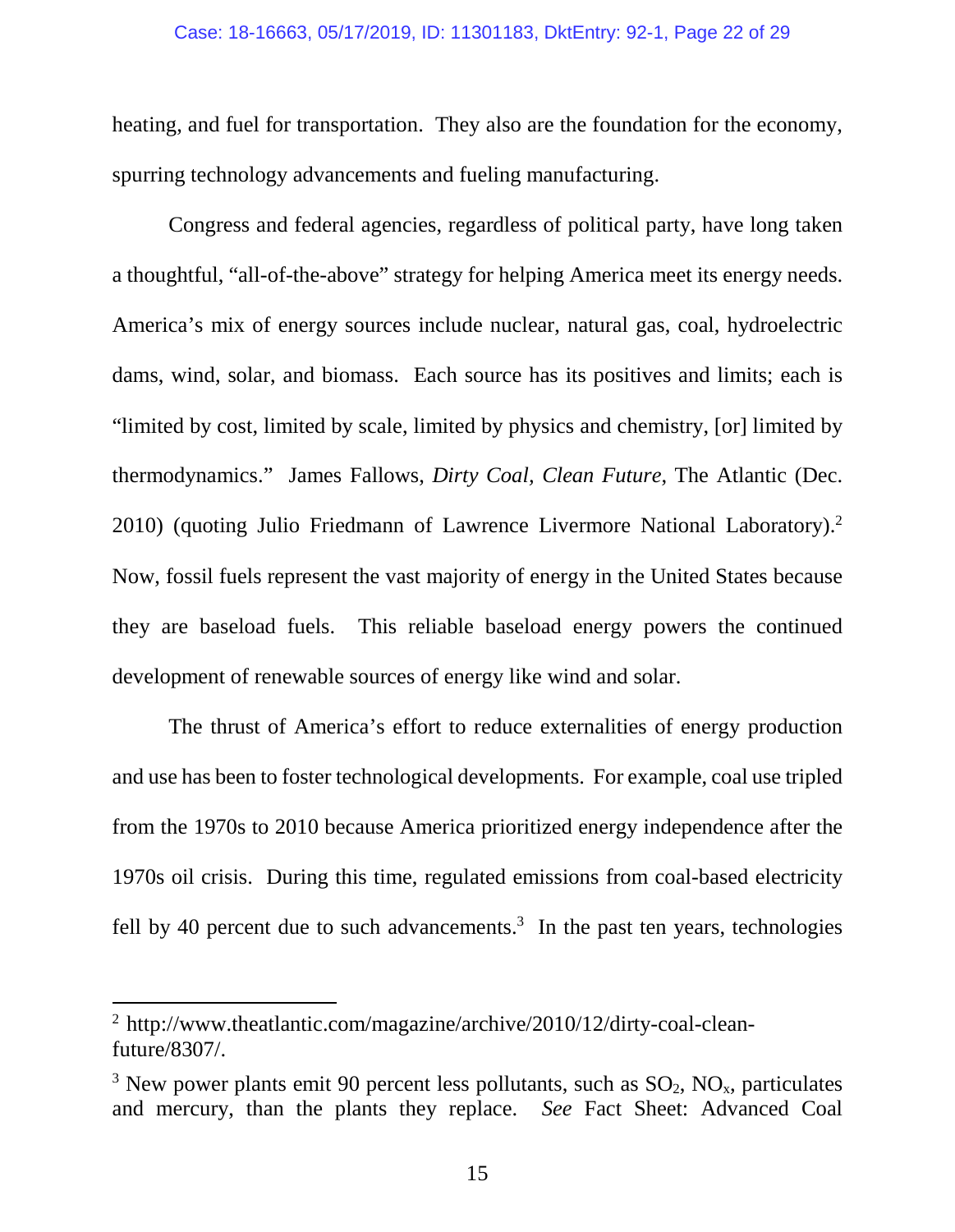#### Case: 18-16663, 05/17/2019, ID: 11301183, DktEntry: 92-1, Page 23 of 29

leading to the shale revolution have reduced reliance on coal, leading to reductions in GHG emissions. Manufacturers have also focused on developing new technologies to lower GHG emissions in energy use. Fuel efficiency in cars and the increased use and desirability of electric cars have been major technological and market-based successes. Also, the U.S. Government has many programs, such as Energy Star, U.S. Green Building Council's LEED certification, Sustainable Materials Management (SMM) initiative, and E3 community partnerships, to spur these advancements. *See also* Energy Efficiency Policies and Programs, Dep't of Energy, Office of Efficiency & Renewable Energy.<sup>4</sup>

Energy manufacturers, including Defendants, are also investing substantial resources in technological innovations to reduce GHG emissions. The five largest energy manufacturers reduced their own emissions by an average of 13 percent between 2010 and 2015, outpacing the U.S.'s 4.9 percent reduction over the same period. *See* Anna Hirtenstein, *Big Oil Becomes Greener with Progress in Cutting*  Pollution, Bloomberg, Sept. 18, 2017.<sup>5</sup> Further, since 2000, ExxonMobil has spent

 $\overline{\phantom{a}}$ 

Technologies, National Mining Ass'n, at https://nma.org/wpcontent/uploads/2017/06/FINAL-Advanced-Coal-Technologies-2018.pdf.

<sup>4</sup> 'https://www.energy.gov/eere/slsc/energy-efficiency-policies-and-programs.

<sup>&</sup>lt;sup>5</sup> https://www.bloomberg.com/news/articles/2017-09-18/big-oil-becomes-greenerwith-cuts-to-greenhouse-gas-pollution.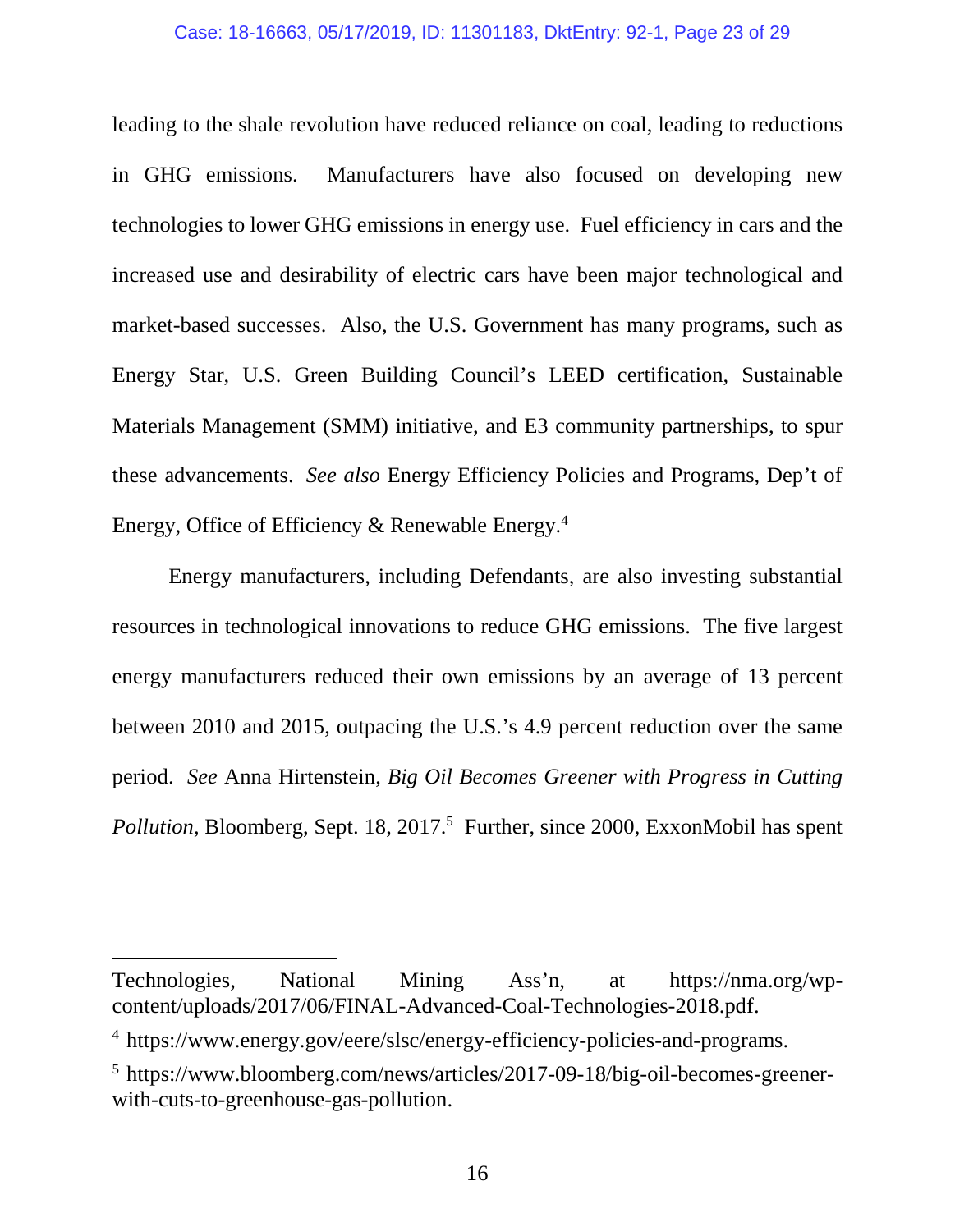more than \$9 billion on developing lower emission energy solutions.<sup>6</sup> Chevron has invested more than \$1 billion in carbon capture and storage that, once operational, are expected to reduce GHG emissions by about 5 million metric tons per year.<sup>7</sup> ConocoPhillips developed a Climate Change Action Plan that details 73 specific actions designed to better manage emissions, develop knowledge about risks, and improve consistency in recording and reporting emissions.<sup>8</sup> Royal Dutch Shell is investing in the production of second-generation biofuels such as sugar-cane ethanol, which is the lowest-carbon biofuel.<sup>9</sup> And, BP partnered with Clean Energy in 2017 to accelerate capabilities for renewable natural gas and meet a growing demand for natural gas vehicle fuel.<sup>10</sup>

 $6$  See Meeting Needs and Reducing Emissions, EnergyFactor, at https://energyfactor.exxonmobil.com/news/meeting-needs-and-reducingemissions/; Reducing Emissions – Mitigating Greenhouse Gas Emissions Within Our Own Operations, ExxonMobil, at https://corporate.exxonmobil.com/en/currentissues/climate-policy/climate-perspectives/natural-gas-reducing-ghg-emissions.

 $\overline{a}$ 

<sup>7</sup> *'See* Greenhouse Gas Management, Chevron, at https://www.chevron.com/ corporate-responsibility/climate-change/greenhouse-gas-management.

<sup>8</sup> *'See* Cathy Cram, *How ConocoPhillips Works With Stakeholders to Deliver Natural Gas and Oil Sustainability*, Nat'l Ass'n of Mfrs., Aug. 7, 2018, at https://www.shopfloor.org/2018/08/conocophillips-works-stakeholders-delivernatural-gas-sustainable-way/; Taking Action on Climate Change, ConocoPhillips, at http://www.conocophillips.com/environment/climate-change/climate-changeaction-plan/.

 $9$  See Climate Change and Energy Transition, Shell, at https://www.shell.com/sustainability/environment/climate-change.html.

<sup>&</sup>lt;sup>10</sup> See BP and Clean Energy Partner to Expand U.S. Renewable Natural Gas Transportation Fueling Capabilities, BP, Mar. 1, 2017, at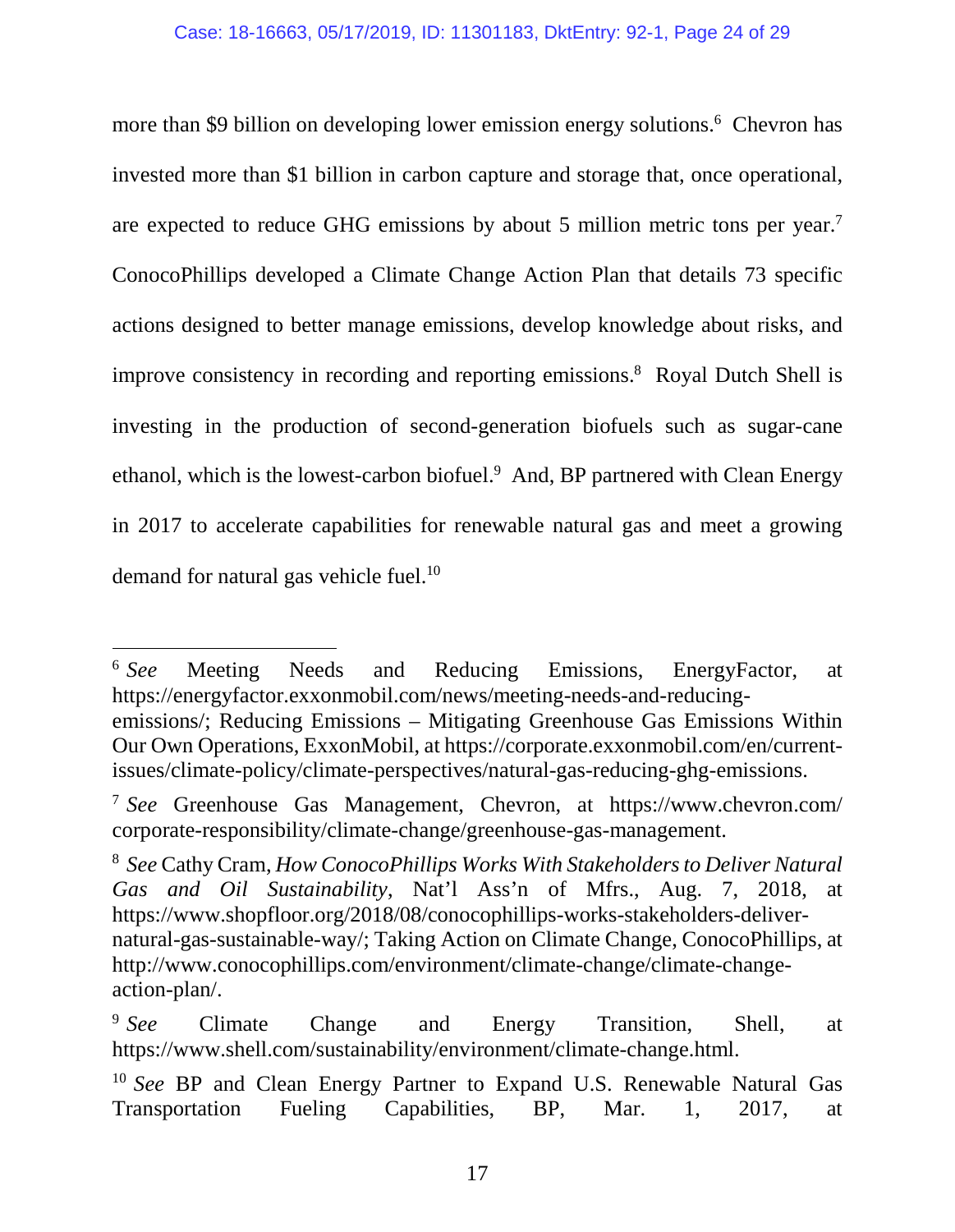Overall, the U.S. has made greater GHG reductions over the past decade than any other nation.<sup>11</sup> Manufacturers reduced their GHG emissions by more than  $10$ percent between 2005 and 2015 while increasing their value to the economy by 19 percent, and are continuing to reduce emissions. *See* Inventory of U.S. Greenhouse Gas Emissions and Sinks, 1990-2015, Envtl. Prot. Agency (2017), at 4-3.<sup>12</sup> In fact, the industrial sector produces fewer GHG emissions today than in 1990. *See id.* Many of these reductions have come from improved efficiency and innovation.

These initiatives, not lawsuits, are the best ways to mitigate global climate change. Liability law is ill-suited for this task; it looks backwards to assess whether conduct was wrongful in its time. *See* Enterprise Responsibility for Personal Injury: Reporter's Study, Am. Law Inst., at 87 (1991) (explaining the shortcoming of tort liability to manage "public risk"). The production and use of oil and gas are hardly

 $\overline{\phantom{a}}$ 

https://www.bp.com/en\_us/bp-us/media-room/press-releases/bp-and-clean-energypartner-to-expand-us-renewable-natural-gas-transportationfuelingcapabilities.html.

<sup>11</sup> *See* Robert Rapier, *The U.S. Leads All Countries In Lowering Carbon Dioxide Emissions*, Forbes.com, June 19, 2016, at https://www.forbes.com/sites/rrapier/ 2016/06/19/the-u-s-leads-all-countries-in-lowering-carbon-dioxideemissions/#351312ae5f48.

<sup>&</sup>lt;sup>12</sup> https://www.epa.gov/sites/production/files/201702/documents/2017 complete r eport.pdf; Inventory of U.S. Greenhouse Gas Emissions and Sinks, 1990-2017, Envtl. Prot. Agency (2019), at 4-3, at https://www.epa.gov/sites/production/files /2019-02/documents/us-ghg-inventory-2019-main-text.pdf (EPA draft report showing reduction for same sector of over 13 percent between 2005 and 2017).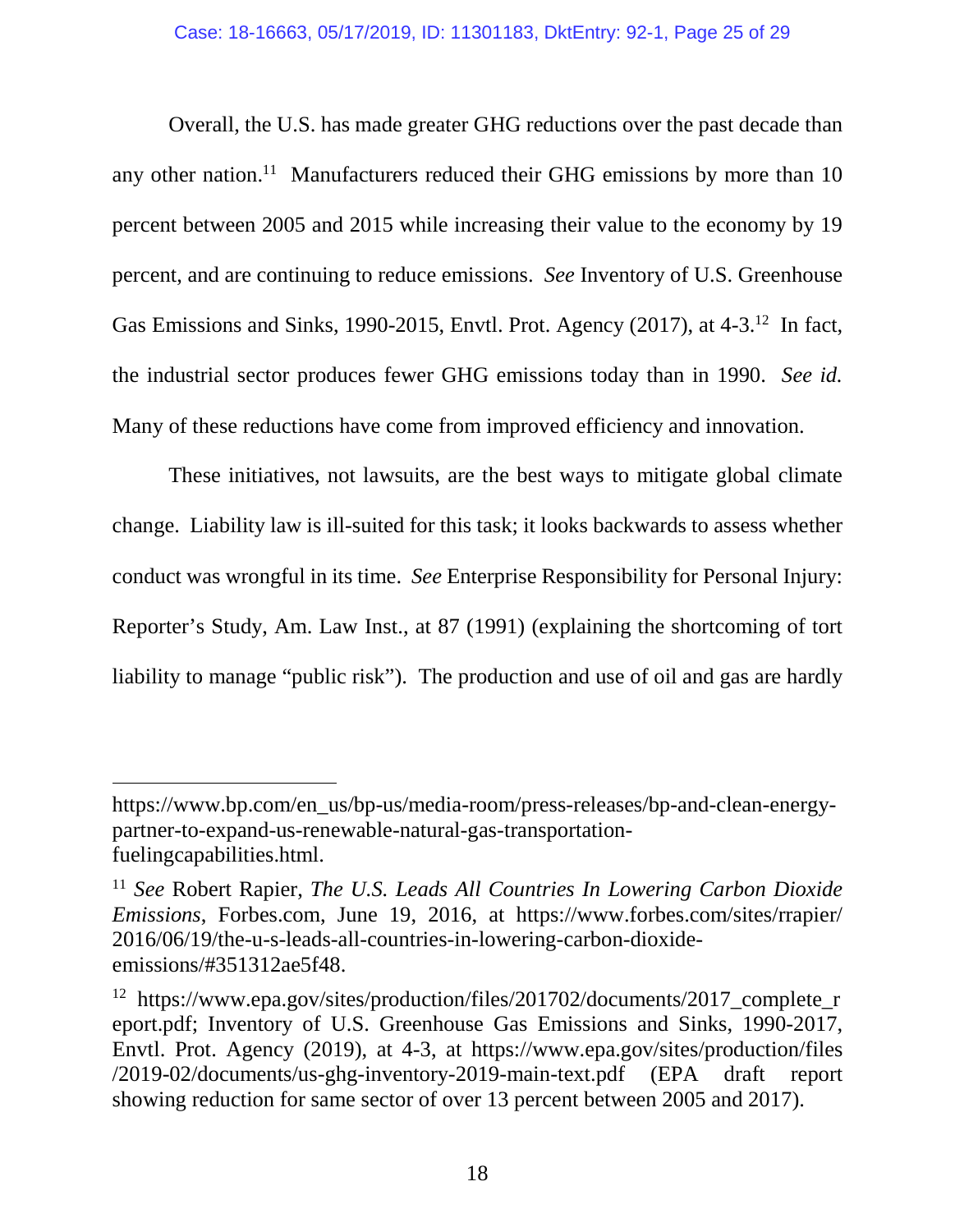public nuisances. They are essential to modern life, and their risks and externalities are being managed and reduced.

## **III. COURTS HAVE CONSISTENTLY REJECTED ATTEMPTS TO SUBJECT MANUFACTURERS TO LIABILITY FOR DOWNSTREAM EXTERNALITIES OF LAWFUL PRODUCTS**

American tort law does not recognize the absolute, category liability the Plaintiffs are seeking here merely for selling products with known risks of harm. *See* Restatement of the Law, Third: Prods. Liab. § 2 cmt d (1998) (reporting "courts have not imposed liability for categories of products that are generally available and widely used"). In each state, including California, manufacturers may sell lawful, non-defective products. *See, e,g., Kim v. Toyota Motor Corp.*, 424 P.3d 290, 296 (Cal. 2018) (discussing requirements for a product liability claim and rejecting efforts to impose absolute liability on manufacturers). Products liability and other laws that apply to the promotion and sale of goods provide legal standards designed to balance the interests of consumers, manufacturers and the public at-large by facilitating recoveries and the exercise of due care.

Over the past several decades, there have been repeated attempts to circumvent this body of law, particularly with respect to natural resources. Phil Goldberg, Christopher E. Appel & Victor E. Schwartz, *The Liability Engine that Could Not: Why Decades-Long Litigation Pursuit of Natural Resource Suppliers Should Grind to a Halt*, 12 J.L. Econ. & Pol'y 47 (2016). In particular, the architects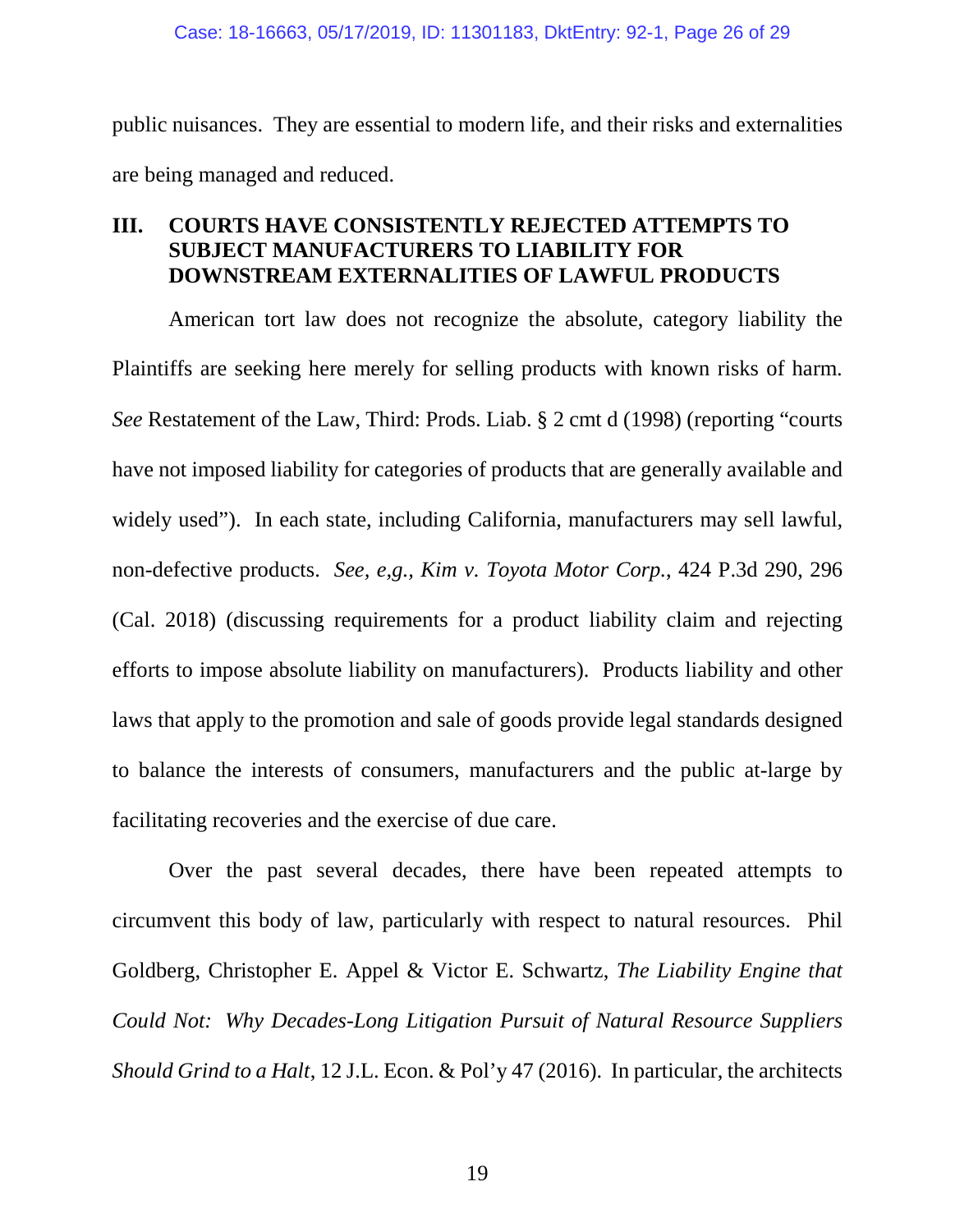#### Case: 18-16663, 05/17/2019, ID: 11301183, DktEntry: 92-1, Page 27 of 29

of this effort have tried to transform the tort of public nuisance into such a tool for industry-wide liability. *See* Denise E. Antolini, *Modernizing Public Nuisance: Solving the Paradox of the Special Injury Rule*, 28 Ecol. L.Q. 755, 838 (2001) (recounting campaign to change elements of the tort that would have "[broken] the bounds of traditional public nuisance"). Public nuisance, though, has proven not to be a tort without boundaries.

Indeed, courts have consistently rejected these lawsuits. The first test case for the new theories was *Diamond v. General Motors Corp.*, 97 Cal. Rptr. 639 (Cal. Ct. App. 1971), which presented a scenario similar to the one at bar. Plaintiffs pursued corporations for manufacturing products and engaging in operations that emitted gases that collectively contributed to smog in Los Angeles. The court dismissed the claims because plaintiffs were "simply asking the court to do what the elected representatives of the people have not done: adopt stricter standards over the discharge of air contaminants." *Id.* at 645. Granting relief would "halt the supply of goods and services essential to the life and comfort of the persons whom plaintiff seeks to represent." *Id*. at 644.

In the 1980s and 1990s, contingency fee lawyers teamed with governments to bring these lawsuits. By cloaking their claims in the force and legitimacy of the State's police power, they sought to take advantage of the belief by some that participation of states and cities brings credibility to litigation. These lawsuits have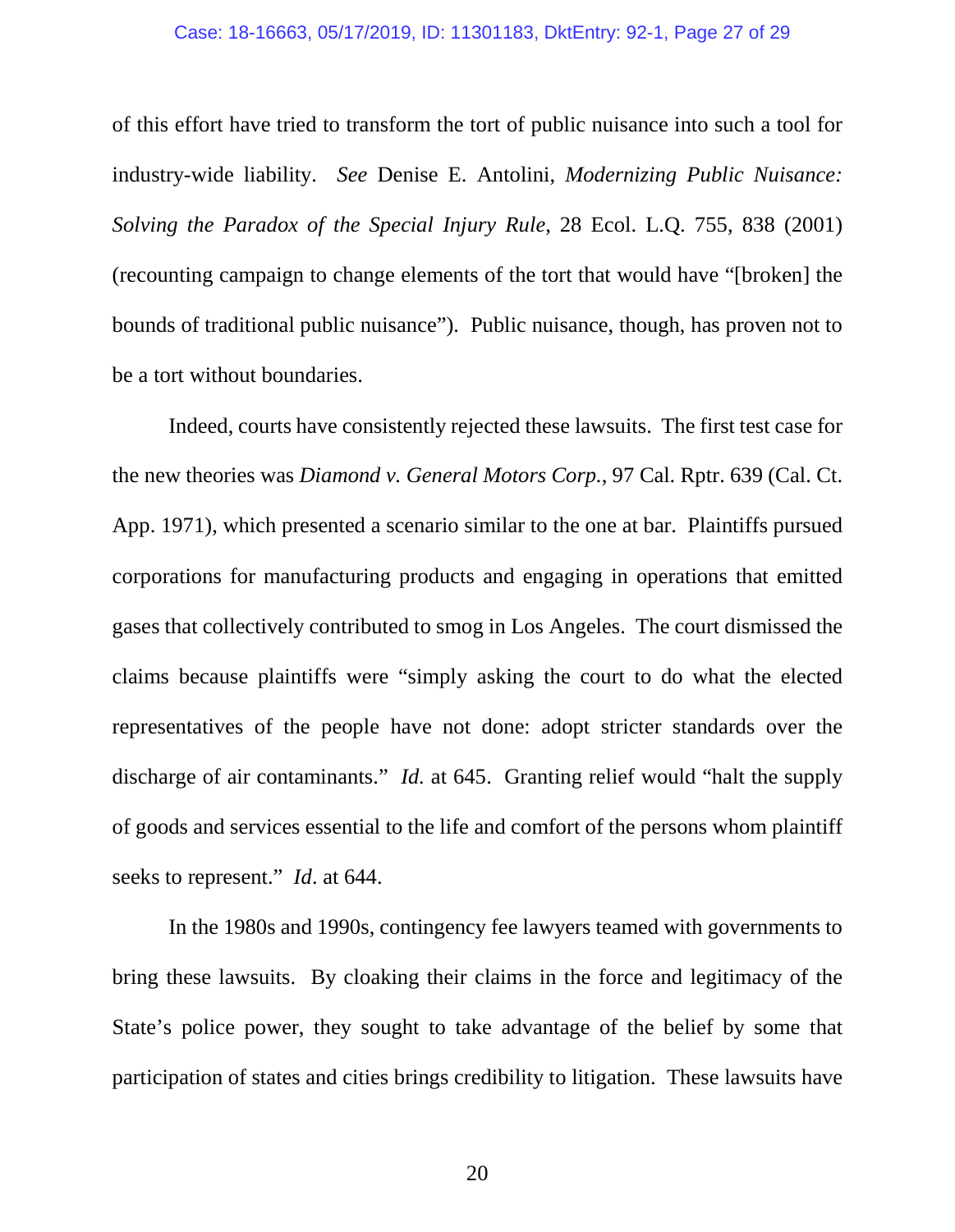targeted several products with externalities. *See* Victor E. Schwartz, Phil Goldberg & Christopher E. Appel, *Can Governments Impose a New Tort Duty to Prevent External Risks? The "No-Fault" Theories Behind Today's High-Stakes Government Recoupment Suits*, 44 Wake Forest L. Rev. 923 (2009). Courts held that governments do not have near-limitless ability to impose liability on manufacturers for product harms. *See*, *e.g.*, *County of Johnson v. U.S. Gypsum Co.*, 580 F. Supp. 284, 294 (E.D. Tenn. 1984) (rejecting efforts to "convert almost every products liability action into a [public] nuisance"); *City of Cincinnati v. Beretta U.S.A. Corp.*, No. A9902369, 1999 WL 809838, at \*2 (Ct. Com. Pl. Ohio Oct. 7, 1999) ("To permit public nuisance law to be applied to the design and manufacture of lawful products would be to destroy the separate tort principles which govern those activities.").

State and federal courts appreciated that allowing the claims would give local, county, or state attorneys unrestrained ability to file litigation whenever a product had a risk. "All a creative mind would need to do is construct a scenario describing a known or perceived harm of a sort that can somehow be said to relate back to the way a company or an industry makes, markets, and/or sells its non-defective, lawful product or service, and a public nuisance claim would be conceived and a lawsuit born." *Spitzer v. Sturm, Ruger & Co.*, 309 A.D.2d 91, 96 (N.Y. App. Div. 2003).

By affirming the lower court's ruling, this Court can reaffirm the Supreme Court's clear holdings that the solutions to the complex challenges posed by climate